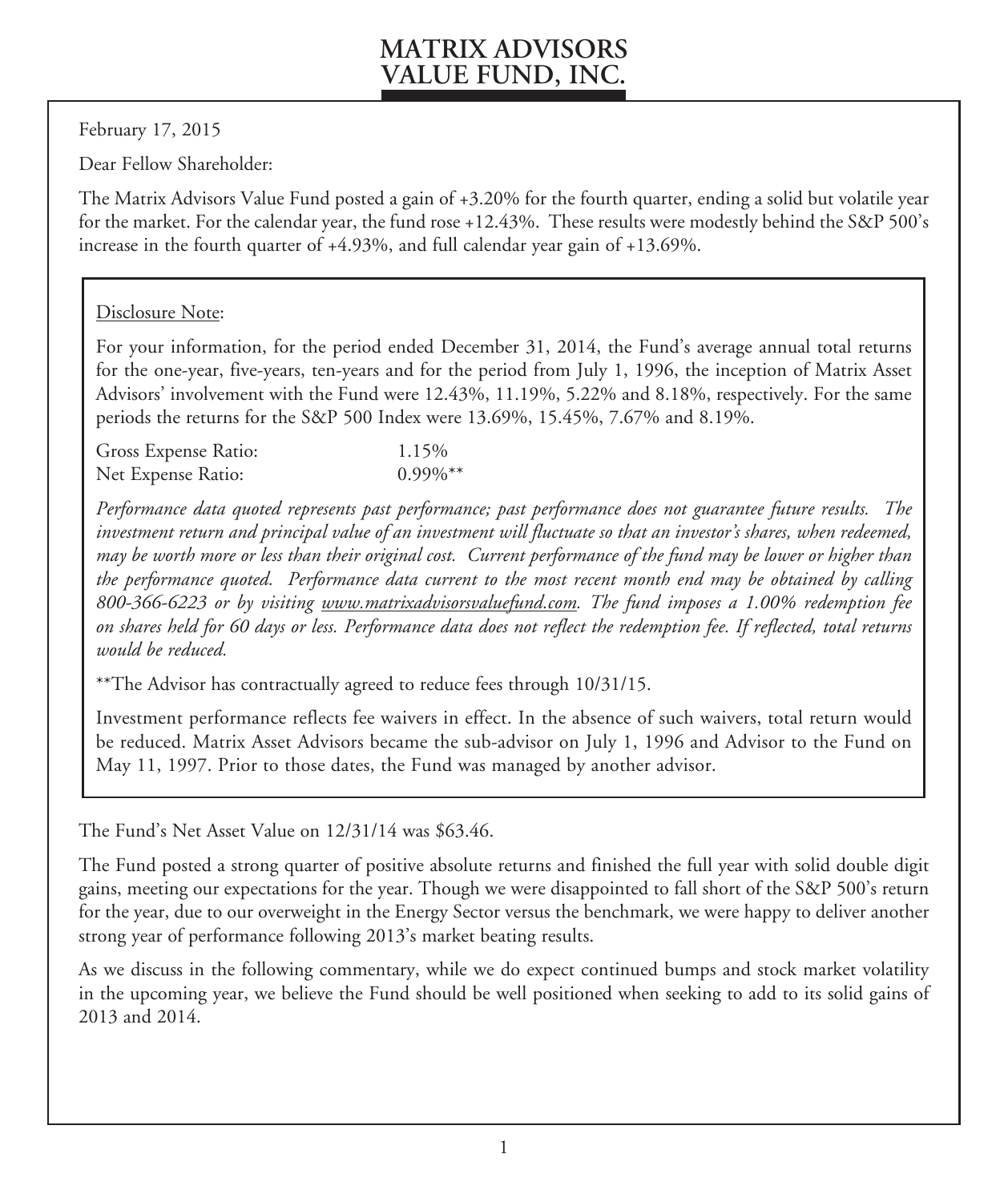While the Fund added on to its strong gains of 2013, we achieved them in a very tax efficient manner and did not have any realized capital gains for the year. As a result, no capital gains were distributed. We enter 2015 with additional Tax Loss Carry Forwards that we realized in in past years, and we hope to use them to offset potential realized gains in 2015.

Matrix partners and associated have meaningful investments in the Fund and our financial interests are directly aligned with our shareholders. We take great pride in the Fund and will continue to strive to make it a strong investment vehicle for all shareholders. We thank you for your continued support and confidence in the Fund.

Best wishes for a healthy, happy and prosperous 2015.

Sincerely,

David A. Katz, CFA Fund Manager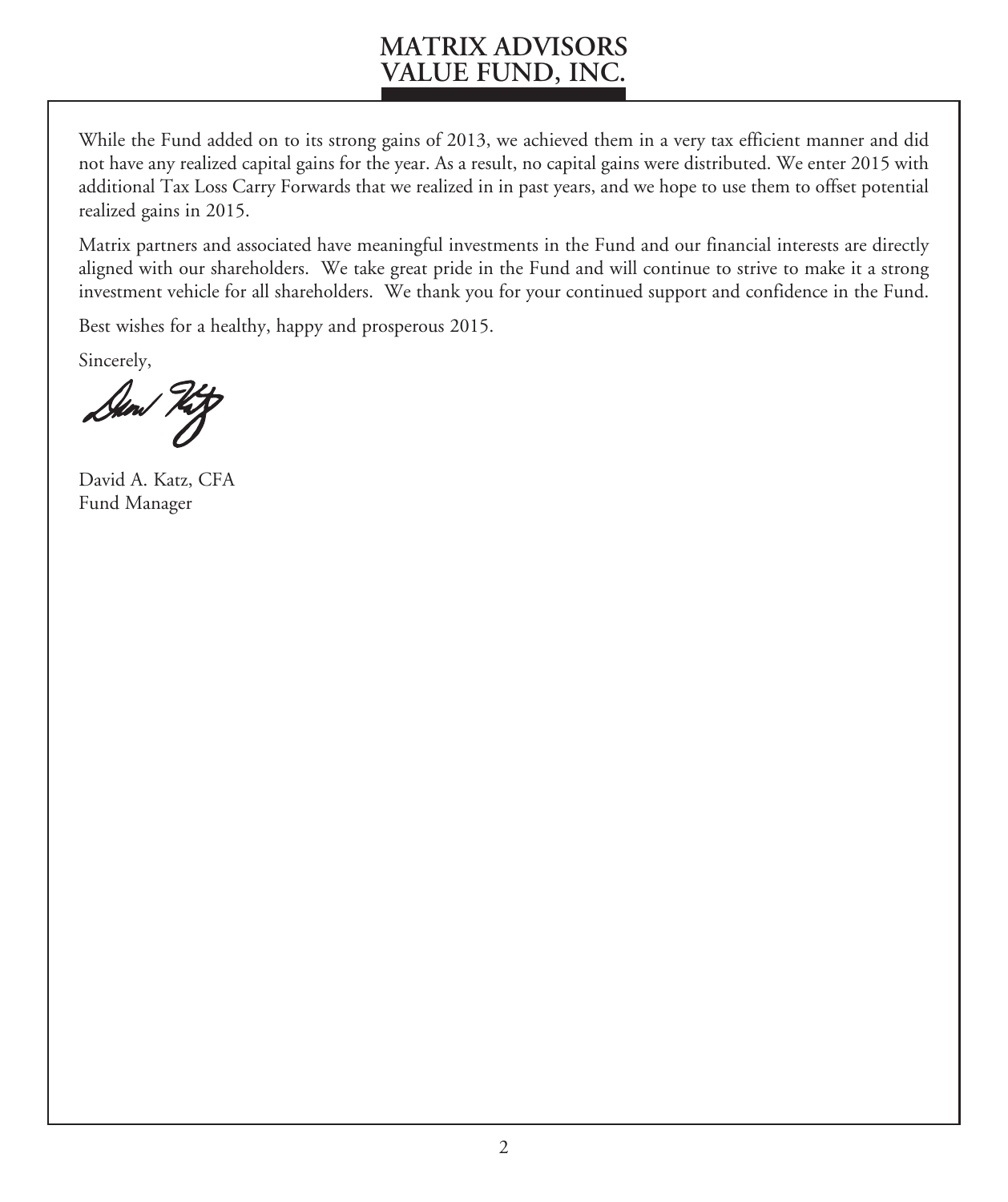#### **Past performance is not a guarantee of future results.**

Please refer to the Schedule of Investments in this report for details on fund holdings. Fund holdings and/or sector allocations are subject to change at any time and are not recommendations to buy or sell any security.

Any tax or legal information provided is merely a summary of our understanding and interpretation of some of the current income tax regulations and is not exhaustive. Investors must consult their tax advisor or legal counsel for advice and information concerning their particular situation. Neither the Fund nor any of its representatives may give legal or tax advice.

The information provided herein represents the opinion of the Matrix Advisors Value Fund management and is not intended to be a forecast of future events, a guarantee of future results, nor investment advice.

The S&P 500 Index is a broad based unmanaged index of 500 stocks, which is widely recognized as representative of the equity market in general. You cannot invest directly in an index.

The Dow Jones Industrial Average (DJIA) is an unmanaged index of common stocks comprised of major industrial companies and assumes reinvestment of dividends.

Purchasing Managers' Indices (PMI) are economic indicators derived from monthly surveys of private sector companies.

Thomson Reuters/University of Michigan Consumer Sentiment Index is a consumer confidence index published monthly by the University of Michigan and Thomson Reuters.

Price to earnings (P/E) ratio is a common tool for comparing the prices of different common stocks and is calculated by dividing the current market price of a stock by the earnings per share.

Earnings per share (EPS) is the monetary value of earnings per outstanding share of common stock for a company.

Cash flow is the amount of actual cash generated by the business, taking into account its profitability, depreciation, goodwill and other non-cash expenses, one-time charges, and timing effects..

Must be preceded or accompanied by a prospectus.

**Mutual fund investing involves risk. Principal loss is possible. The stock of value companies can continue to be undervalued for long periods of time and not realize its expected value. The value of the Fund may decrease in response to the activities and financial prospects of an individual company.**

The Matrix Advisors Value Fund is distributed by Quasar Distributors, LLC.

Earnings growth is not a measure of the Fund's future performance.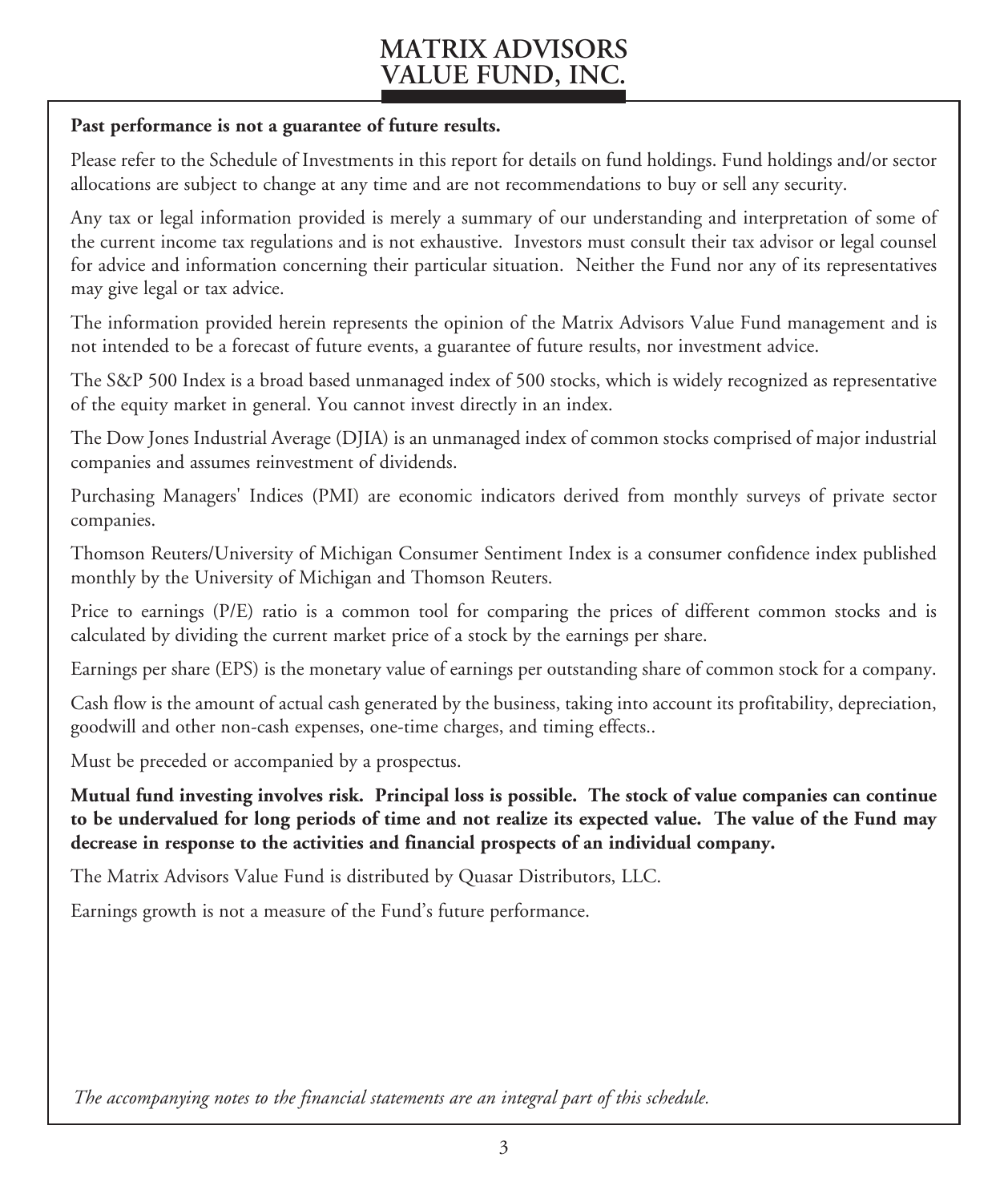# **Matrix Advisors Value Fund, Inc. Capital Markets Commentary and Quarterly Report: 4th Quarter and 2014 Annual Review**

The bull market in U.S. stocks and high quality bonds continued in the fourth quarter. The Dow Jones Industrial Average (DJIA) broke through 18,000 for the first time. U.S. Treasury Bonds also rallied, in spite of stronger U.S. economic data, due to a combination of their relative yield advantage over comparable quality European government bonds, the strength of the dollar and their historic "safe haven" appeal. The S&P 500 also reached record levels and closed at 2,058.90, up 4.93% for the quarter and 13.69% for the full year. It was the eighth consecutive quarter of positive returns for the S&P 500, the longest streak of positive returns since the mid-1990's, when it rose for fourteen consecutive quarters between Q1 1995 and Q2 1998.

### **Quarterly and 2014 Overview**

The Matrix Advisors Value Fund had another strong quarter and finished the full year of 2014 with positive absolute returns. While we were happy with the year's solid results, we were disappointed that our overweighting in Energy contributed to our falling short of the S&P 500's return for the quarter and year.

2014 was a volatile year for the stock market, with five periods of market decline and recovery, two of which occurred in the fourth quarter. The fourth quarter began in the midst of the year's worst correction brought on by recurring concerns of slow global growth/recession fears and was fanned by a media-hyped Ebola panic. The stock market found its footing in mid-October once companies began reporting their third quarter earnings results. With a few notable exceptions, company quarterly profit reports met or exceeded analysts' expectations, and more importantly, the guidance for the coming year was also encouraging. The recovery rally's momentum was further fueled in late November when The Peoples Bank of China cut interest rates for the first time since 2012 and the President of the European Central Bank said "The bank is ready to expand its stimulus programs if inflation fails to show signs of quickly returning to the bank's target." (WSJ Weekend Edition 11/22-11/23).

Speaking of fuel, by far the number one economic story of the quarter and year was the collapse in U.S. oil prices from a high point of \$107.26 per barrel on June 20, to \$53.27 at year-end. That collapse eventually precipitated another sharp drop in stock prices in early December (nearly 900 points in the DJIA between December 5th and December 16th) as the optimistic view (which we share) that lower energy prices would provide a significant positive stimulus for much of the global economy morphed into pessimism. The focus of the negativity was that the rapid decline in oil prices reflected deteriorating global economic growth prospects and could possibly trigger defaults from major oil producing countries including Russia and Venezuela, along with earnings problems for companies that produce crude oil and service the Energy sector. With oil prices down so dramatically since late June, analysts and the media began questioning whether it was just a problem of oversupply or also a problem of demand. The mid-December correction ended when the minutes of the Federal Reserve were published reassuring investors that it would wait for evidence of sustainable faster economic growth before raising interest rates.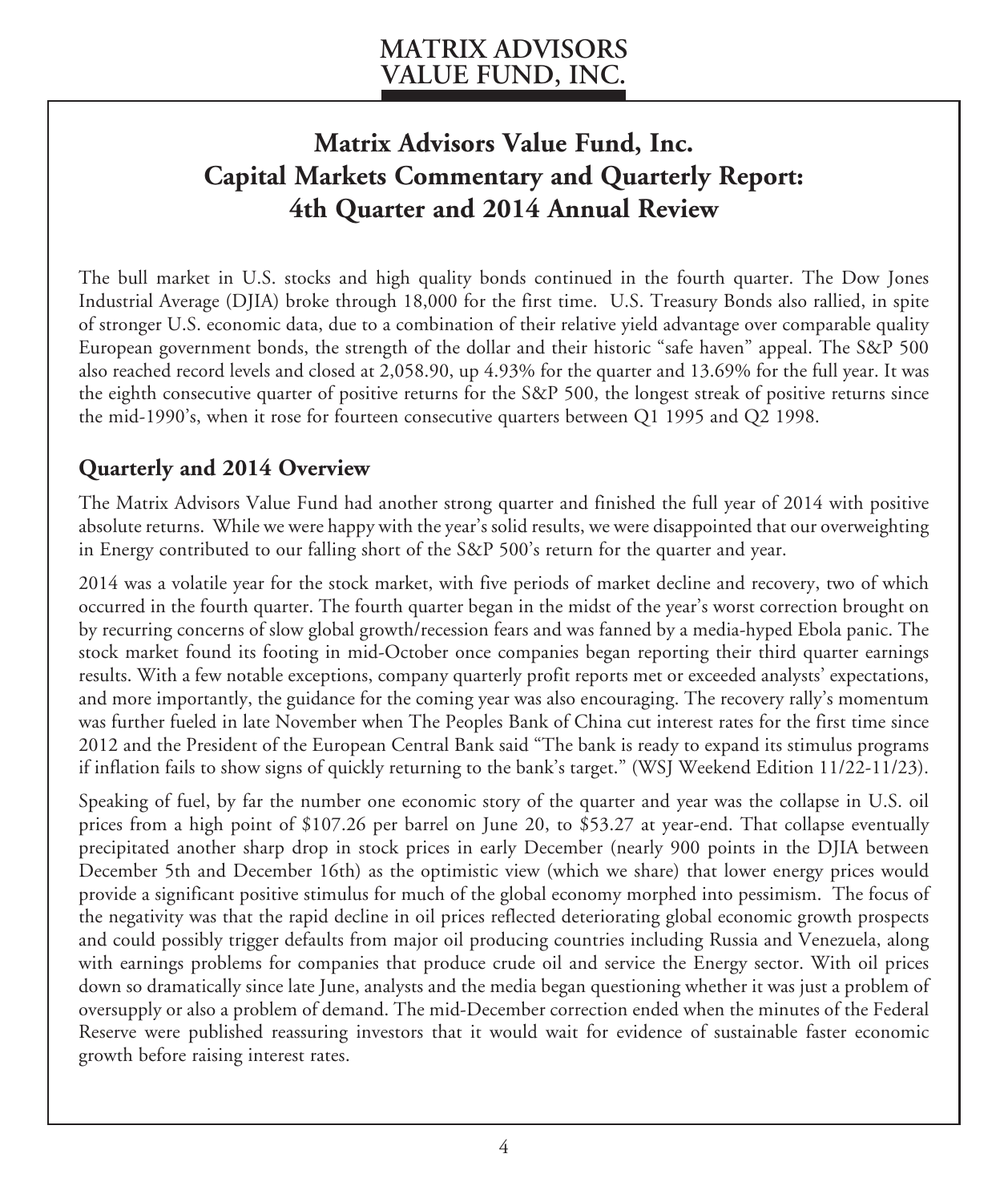We believe that evidence of accelerating economic growth, particularly in the United States, is abundant. Prior to the recent collapse in the price of oil, the consensus view was that the U.S. economy is the healthiest of the major developed economies, growing at about 3% and possibly accelerating. Recent data suggests that it is still the case today. Employment is growing, retail sales are strong, and housing is stable. The year's final Thomson Reuters/University of Michigan Consumer Sentiment Index reported in December was at its highest level since January 2007. Low energy prices are fueling a rebound in industrial and manufacturing businesses. The Purchasing Managers Index showed the best yearly reading since the first full year after the 2007-2009 recession, and the final reading on third quarter gross domestic product ("GDP") was revised up 1.1% to 5%, the strongest quarter in 11 years.

### **Through a Glass Clearly: Reviewing our Predictions for 2014**

We were pleased that we were again on target for the majority of our predictions for the past year.

Our U.S. Economic outlooks, predictions of Fed actions, and the stock market's continued focus on fundamentals, healthy gains and a return to volatility all came to pass.

We did not anticipate the Russia/Ukraine situation which led to Europe re-entering a recession. While this did not derail thinking on the global economic recovery, it did throw a monkey wrench into the U.S. Fixed Income markets as bond yields took their lead from European Central Bankers' actions which lowered worldwide bond yields, rather than the Fed's actions or the U.S. recovery's implications for fixed income instruments.

### **Batter Up: Our Fearless Predictions for 2015**

In 2015, we expect a continuation of many of last year's trends. We look for a continued healthy U.S. recovery with continued progress on job growth, and for housing to be neutral to modestly positive. While the crash in oil prices will lead to pain in the oil patch, we think it will have a positive net impact on the U.S. economy, and much of the global economy, as lower oil prices will have a significant positive impact on consumers' pocketbooks and lower the cost of doing business in many areas of the economy. As an aside, it is easy to get caught up in the negativity of lower energy prices, but the reality is, that oil is approximately 10% of the U.S. economy, which means 90% is positively affected by the lower cost of doing business.

In terms of oil, we think market sentiment has become way too bearish, and that economic forces (changes in supply and demand at these new lower prices), coupled with some possible OPEC actions or other unanticipated Geopolitical factors should result in oil prices ending the year significantly above current prices.

We expect the Fed to slowly begin raising rates sometime in 2015, and believe that this along with the improved U.S. economy may result in bond yields moving higher (and bond prices moving lower). The speed and magnitude of these increases could, however, be tempered by the European Central Bank's actions as U.S. bond yields should be attractive and attract global capital compared to the near zero rates offered by many European fixed income instruments.

Overall, we think the International Economy should be favorable with pockets of healthy growth coming out of Asia, offset by weak economic trends out of Europe. Russia will likely continue in its recession, but that has already been factored into companies' global outlooks. Lower oil prices will give an unanticipated dividend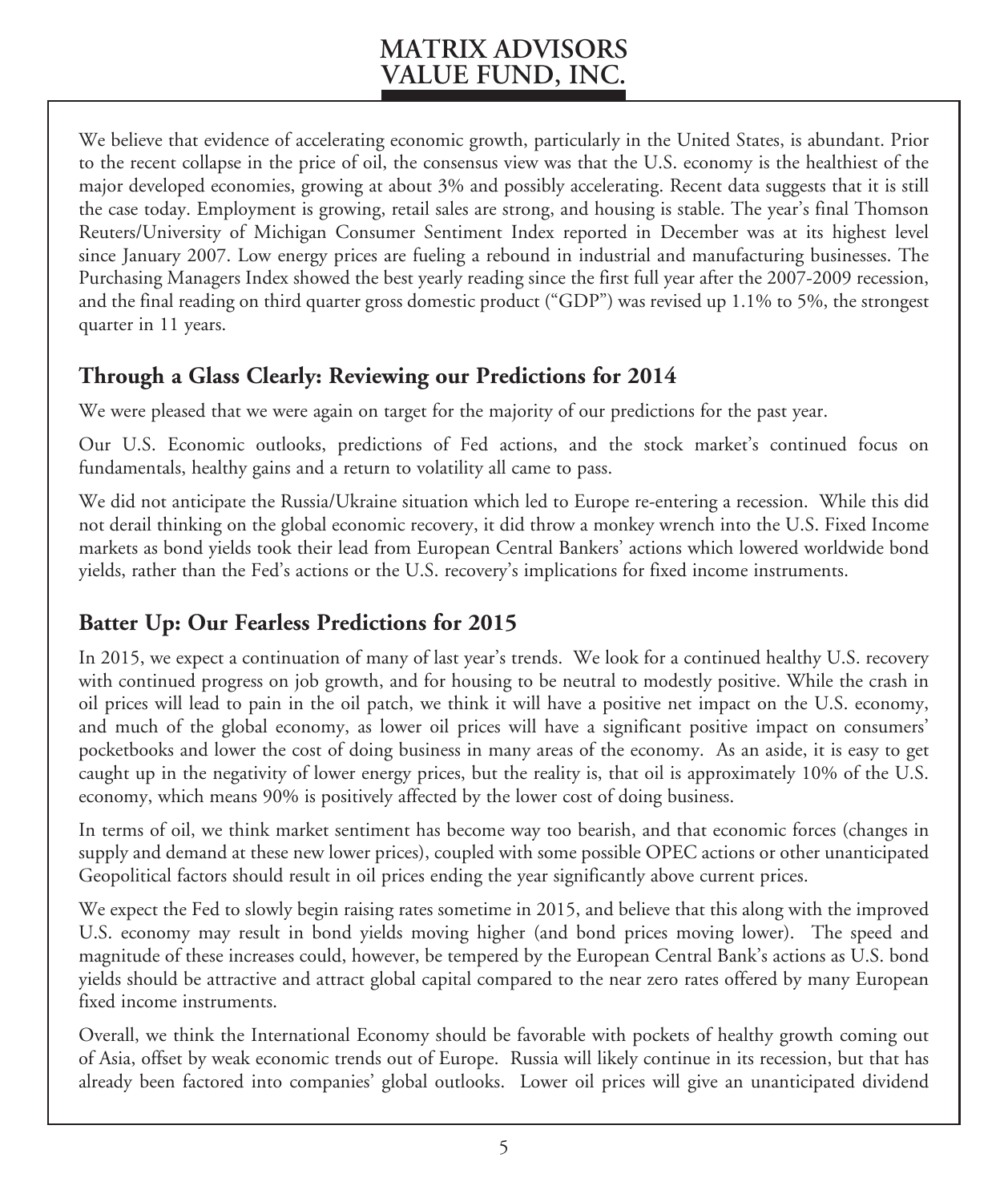(sharply lower costs) to many emerging markets, and will penalize oil exporting nations, causing significant hardship to Russia, Iran and Venezuela.

We look for positive returns for the U.S. stock market, most likely in line with historic averages and expect continued volatility with bouts of optimism and pessimism. While this volatility can be disconcerting, it is a normal part of equity investing and can (and does) occur during favorable stock market environments. Within the stock market we expect changes in sector leadership from last year: we are wary about the valuation levels of most Utility stocks, and expect better things from Energy and economically sensitive stocks, including Financials.

### **Fund Performance:**

### **Semi-Annual Review**

After a very strong first half to its calendar year, the Fund had a weak relative return in final six months of 2014. For the full calendar year, this left us modestly behind the S&P 500.

While most areas of the portfolio continue to have favorable business and stock price developments, our portfolio progress in the last six months of the year was negatively impacted by our overweight in Energy companies that sold off as a result of the sharp decline in oil prices. This resulted in negative comparisons for the first six months of our fiscal year as the Fund increased +1.47% vs. a gain for the S&P 500 of +6.12%.

As we discuss below, we are looking for a stabilization and eventual recovery in oil prices in the upcoming year. If and when this occurs, we would look for a recovery in the relative performance lag caused by the weak oil markets in upcoming periods.

We expand upon this discussion in our Quarterly and Annual Reviews below.

### **The Quarter and Year in Review**

All portfolio sectors showed positive returns in the fourth quarter, with the exception of Energy, which was down over 10.5% and accounted for all of the relative underperformance versus the S&P 500. All of our holdings in the Energy sector are what we consider first rate companies with strong balance sheets and superior business positions, and that will be a significant long term competitive advantage as the pressure of lower oil prices takes its toll on less well capitalized companies. In the near-term, however, those attributes have not kept their stock prices from declining with the rest of the group.

We think that the price decline in oil is primarily an oversupply problem that will naturally abate as uneconomic drilling projects are shelved. The timing of when the price of oil hits bottom and finds equilibrium is uncertain, but the more quickly the price declines, the faster we will get there and the more dramatic the rebound is likely to be. We expect that the share prices of our Energy holdings will fully participate in the sector rebound when the price of oil recovers, something we believe should happen this year as the economic recovery accelerates.

Turning to the positive news this quarter, the best performing sector was Consumer Staples, led by CVS Health, which also had an outstanding 2014 and was up over 25% for the year. Technology and Health Care were the next two top performing sectors.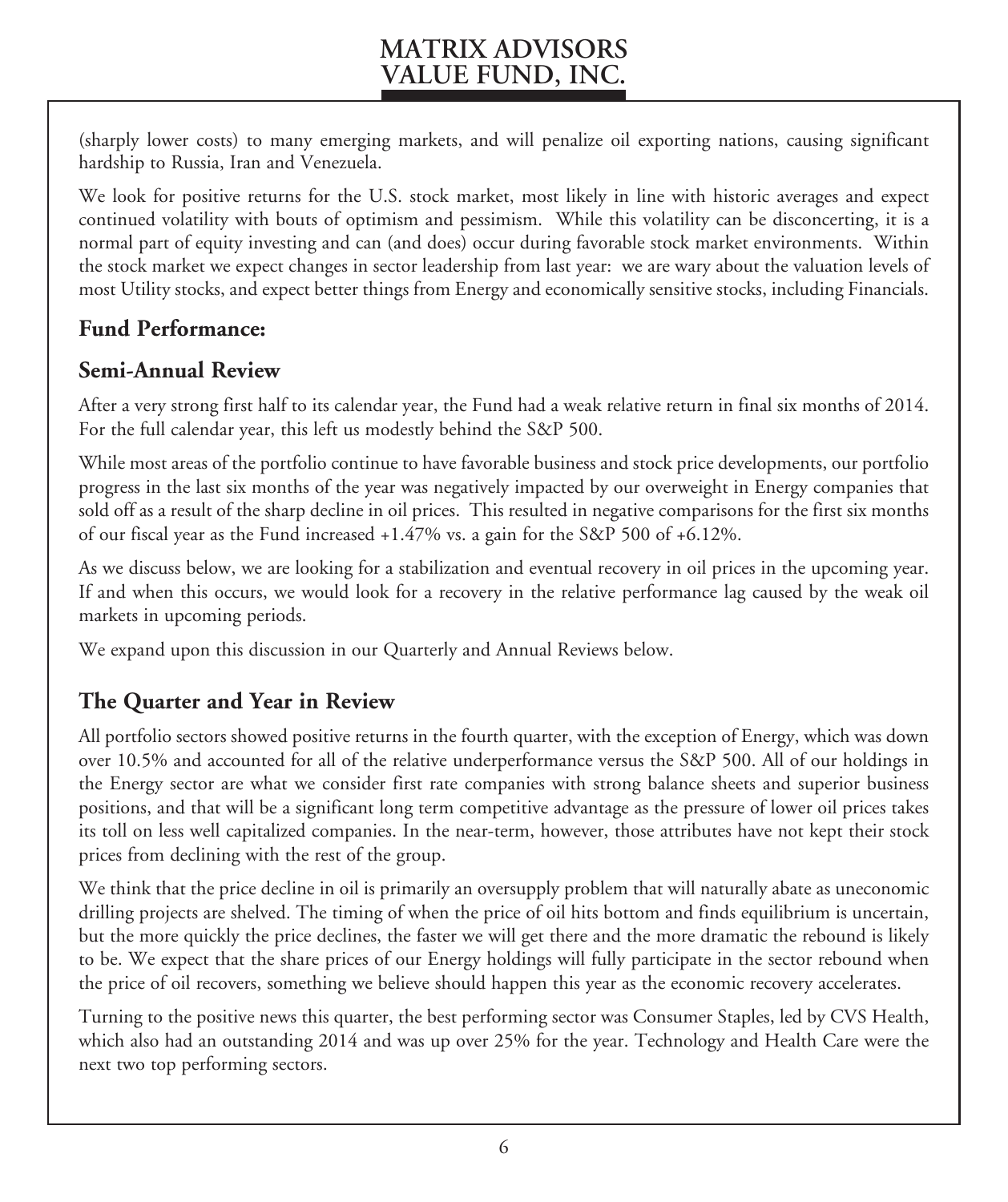In Technology, TE Connectivity, Hewlett Packard, Cisco and Symantec were standout performers. The Health Care sector results were led by Zimmer, Hologic and Teva. The Consumer Discretionary, Financial Services and Materials & Processing sectors showed better than benchmark returns for the quarter, with the Producer Durables sector showing positive, but below benchmark returns.

For the full year, our best performing sectors were Health Care, Technology and Consumer Staples.

During the quarter we did not begin any new positions. Where cash was available, we added opportunistically to positions in Devon Energy, Eaton, Gilead, McDonald's, Schlumberger, Symantec and Teradata. When appropriate, we modestly scaled back some of our bigger 2014 winners as the positions became oversized relative to our targeted position size.

As we begin a new year, we expect to see more volatility but look for a positive environment for the Fund. Economic fundamentals, particularly in the United States, remain strong. We believe that prices of high quality stocks are reasonable, and we expect earnings and dividends to increase this year. The major challenge for the market in 2015 may be how it reacts to an expected rise in interest rates. Longer term, higher interest rates should be manageable, reflecting stronger economic growth.

We believe the Matrix Advisors Value Fund is well positioned to weather a market pull-back and to perform well in the environment of healthy U.S. economic growth we envision.

As the stock market has just had two very strong years and ends 2014 at its all-time highs, we focus this quarter's *Ideas About Investing* on the implications of the recent gains on the market for 2015.

We would like to take this opportunity to wish each and all of you a happy, healthy, productive, peaceful and prosperous New Year. We are truly grateful for your confidence and trust, and are committed to keeping it, and re-earning it, every day and in everything that we do for you.

Please call any of us at (212) 486-2004 or (800) 366-6223 with any questions. Best regards.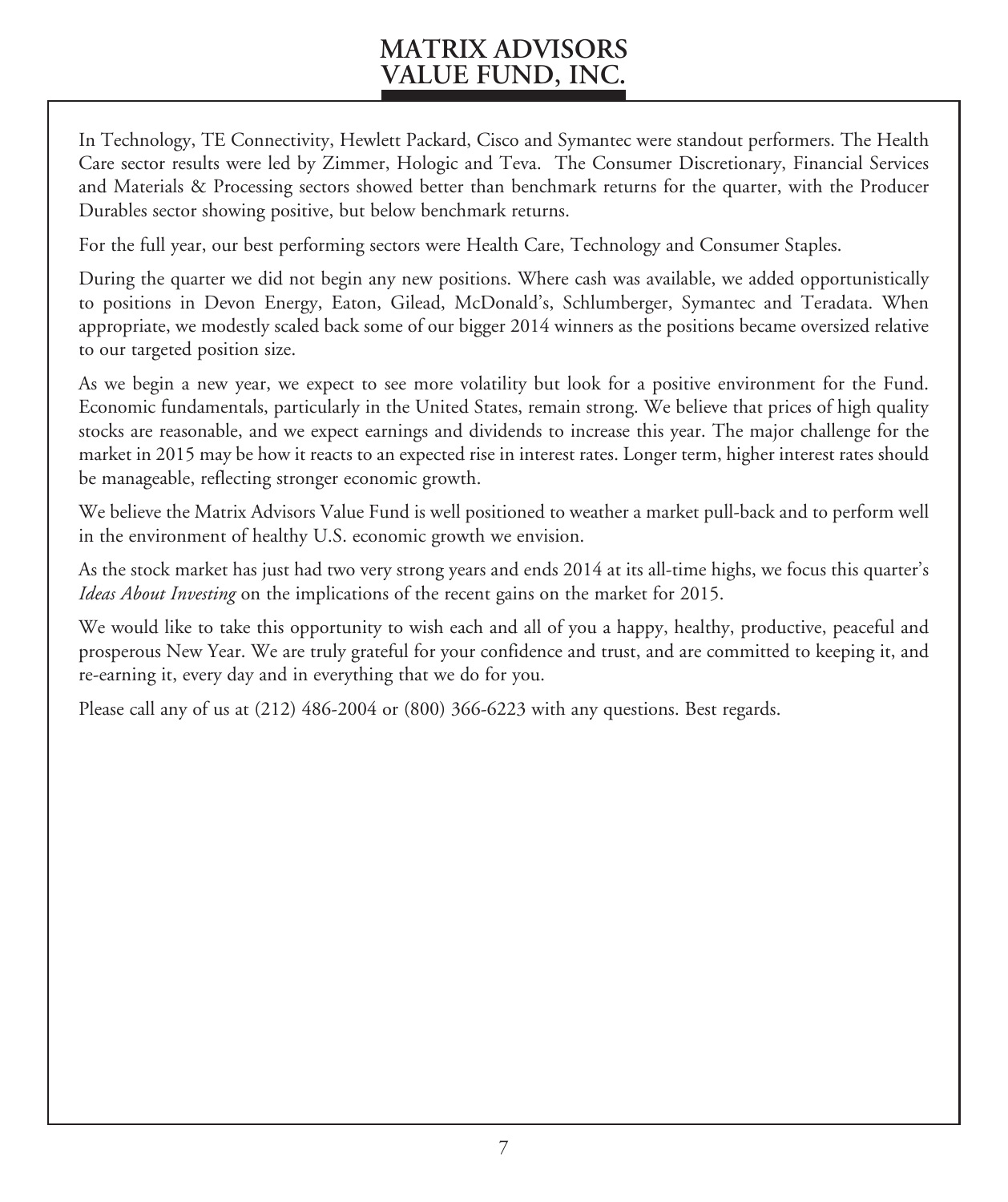# *Ideas About Investing* **A Quarterly Quest for Investment Enlightenment December 31, 2014**

### **Even after the U.S. stock market's advances in 2013 and 2014, we believe there is still room for the market to move higher.**

The media has been making hay in pointing out that the U.S. stock market is selling at all-time highs. Furthermore, any time the market has a sell-off (either a bad day or week), bearish strategists are paraded out to talk about a long overdue correction . . . usually mentioning parallels to the two past stock market peaks of 2000 and 2007.

But does the fact that the indices have reached their highest levels ever tell us that the market is now overvalued? Is this leg of the Bull Market over?

It is certainly conceivable that events overseas could trigger a near-term pullback in the U.S. stock market. The offshore "yellow flags" include intensification of our engagement in the Middle East conflict, a sluggish Chinese economy (i.e. no reacceleration of growth), and a severe recession in Russia, with the consequent negative impact on the rest of the Eurozone.

To be sure, these "yellow flags" deserve to be watched carefully. However, we think the fact that the indices have reached new highs should not be the downside trigger. First, the indices have been hitting new highs regularly for the past 24 months. So, for the pundits who called for a downturn when the highs were reached in March of 2013, and every few months thereafter, this has been a very costly forecast, as stocks continued to move meaningfully higher.

|                                     | S&P 500<br><b>INDEX</b> | S&P 500<br><b>EARNINGS</b>          | P/E                      | <b>10 YEAR U.S.</b><br><b>TREASURY YIELD</b> | S&P 500<br><b>DIVIDENDS</b> |
|-------------------------------------|-------------------------|-------------------------------------|--------------------------|----------------------------------------------|-----------------------------|
| Dec. 31, 1999                       | 1,469                   | \$54.72<br>(2000 EPS)               | 26.85<br>$(2000$ EPS $)$ | 6.44%                                        | \$16.29                     |
| Dec. 31, 2007                       | 1,468                   | \$84.59<br>$(2007$ EPS)             | 17.35                    | 4.02%                                        | \$28.39                     |
| Dec. 31, 2014                       | 2,059                   | \$113.07<br>(2014 EPS<br>estimated) | 18.21                    | 2.17%                                        | \$40.16                     |
| Change<br>$(12/31/99 -$<br>12/31/14 | 140%                    | 107%                                | $132\%$                  | $\downarrow$ 66%                             | 147%                        |

Let's analyze U.S. stock valuations. How do earnings and prices today compare to earnings and prices at prior market peaks? The table below provides some insight:

*Source: Bloomberg. Earnings are represented by the reported income of the S&P 500 Index member companies. Stocks and bonds represent different asset classes subject to different risks and rewards. All investments contain risk and may lose value. Future economic activity may favor one asset class over another. Past performance is not a guarantee of future results.*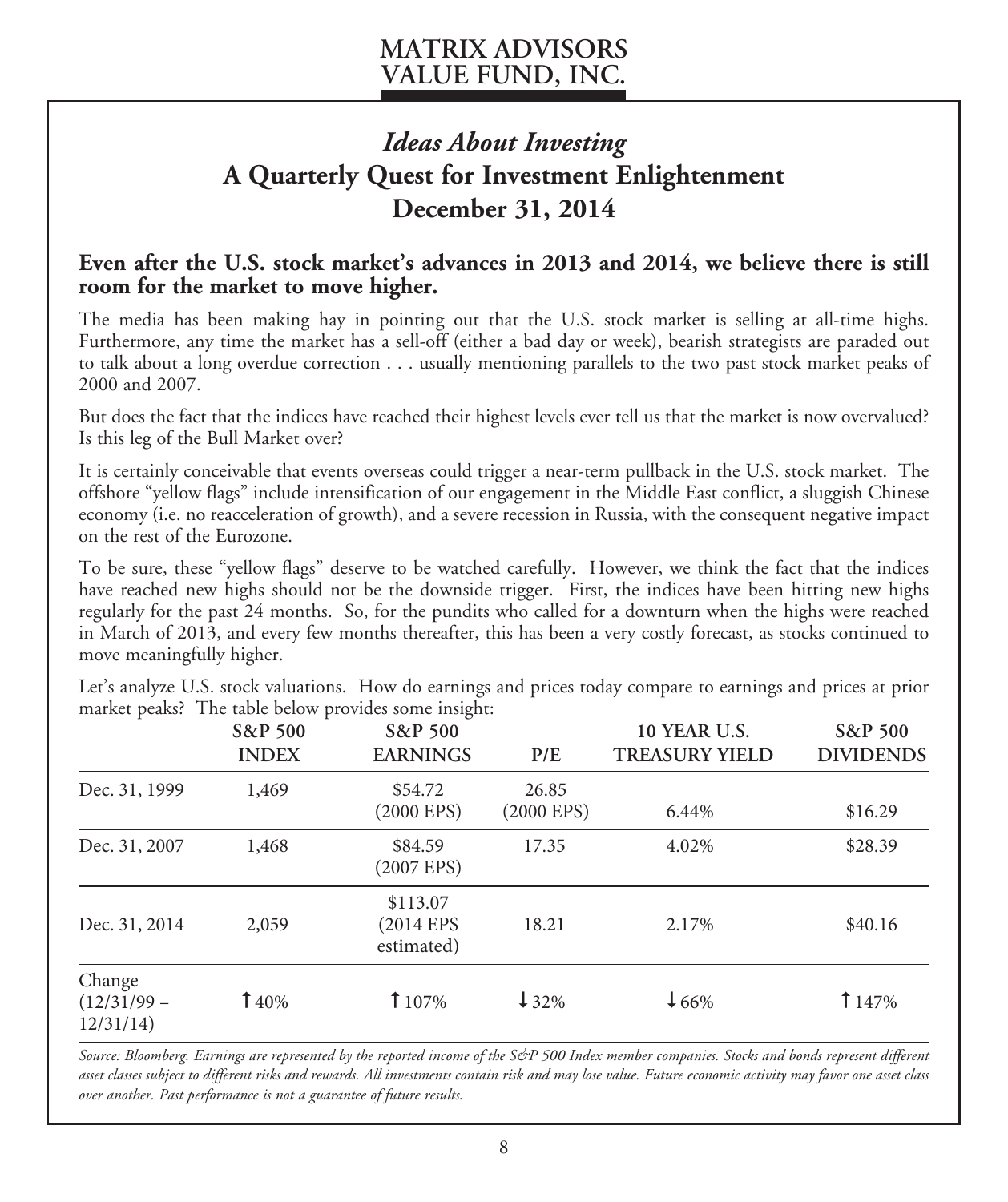Consider prices and earnings first. In the past 15 years, stock market investors have endured two dramatic Bear Markets: the "tech bubble burst of 2000" and the "credit crisis of 2008". The two year-end S&P 500 Index values that preceded those declines were nearly identical at about 1470. On Dec. 31, 2014, the Index was up +40% from those earlier values. Yes, this is higher, but it is relatively anemic based on the amount of time in which it was achieved, and it pales relative to the +107% increase in the S&P 500's underlying earnings over the same 15 year period.

The Index's Price-to-Earnings (P/E) ratio on 12/31/2014 was 18.21. This is dramatically less than the level was in late 1999, and only modestly higher than the multiple was in late 2007. Therefore, while the S&P 500 is at an all-time high, because of the significant growth in earnings over this period, stocks are selling with P/E's that are around their 80-plus year averages, and not at the upper end of their historic ranges as one might expect. In addition, the P/E for the Index, based on 2015 consensus estimates, is a more modest 16.28.

We believe that with inflation low and likely to remain so,  $P/E$  multiples have room to move modestly higher. Generally, the lower interest rates are, the higher P/E ratios have tended to be. So today's average P/E ratios are much more attractive when compared to the historic low rates that bonds are offering.

Another way to put today's market in perspective is that while stocks are 40% above the peak levels set in 2000 (which may prompt fear), their dividend payments to shareholders are 147% above what they were paying in 2000.

In summary, if any of the "yellow flags" become "red flags" we could certainly see some more volatility and short-term market retreats, but the underlying driving forces for the market are corporate earnings, cash flows and interest rates. And by those measures, we believe the U.S. stock market has the wherewithal to advance from here.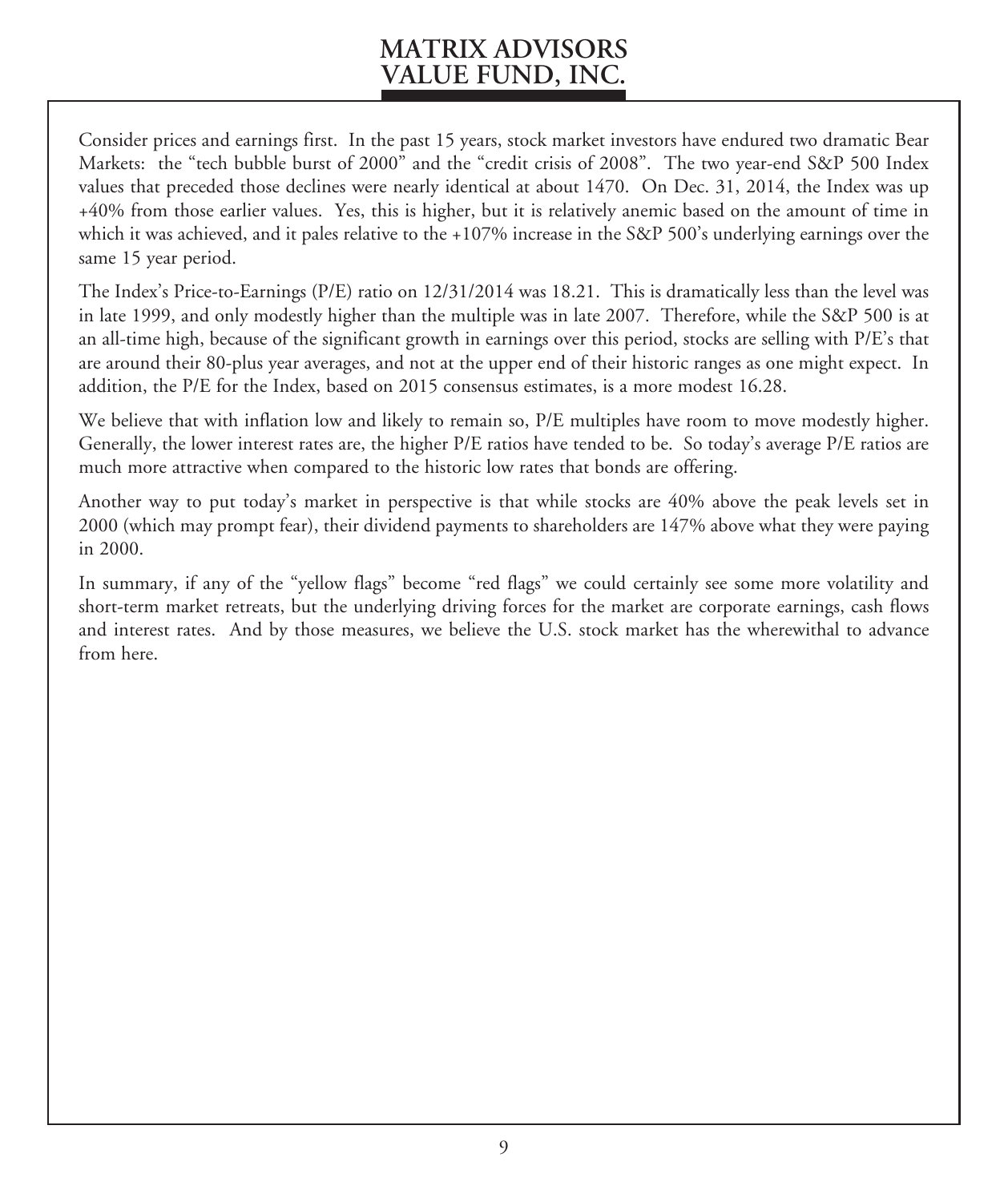### **Schedule of Investments December 31, 2014 (Unaudited) SHARES VALUE COMMON STOCKS - 99.6% BANK (MONEY CENTER): 3.8%** 46,000 JPMorgan Chase & Co. . \$ 2,878,680 **BANK (PROCESSING): 3.6%** 34,000 State Street Corp. . 2,669,000 **BANK (REGIONAL): 3.3%** 63,400 BB&T Corp. . 2,465,626 **BANK (SUPER REGIONAL): 3.8%** 52,000 Wells Fargo & Co. . 2,850,640 **BEVERAGES: 2.3%** 18,000 PepsiCo, Inc. . 1,702,080 **BIOTECHNOLOGY: 0.9%** 7,300 Gilead Sciences, Inc. \* . 688,098 **CHEMICALS: 3.0%** 30,300 EI du Pont de Nemours & Co. . 2,240,382 **COMPUTER AND PERIPHERALS: 3.3%** 61,000 Hewlett-Packard Co. . 2,447,930 **COMPUTER SOFTWARE AND SERVICES: 6.7%** 53,000 Microsoft Corp. . 2,461,850 48,200 Symantec Corp. . 1,236,571 30,000 Teradata Corp. \* . 1,310,400 5,008,821 **DIVERSIFIED OPERATIONS: 2.9%** 45,000 Johnson Controls, Inc. . 2,175,300 **DRUG (GENERIC): 3.1%** 40,000 Teva Pharmaceutical Industries, Ltd. - ADR . 2,300,400 **DRUG STORE: 2.2%** 17,400 CVS Health . 1,675,794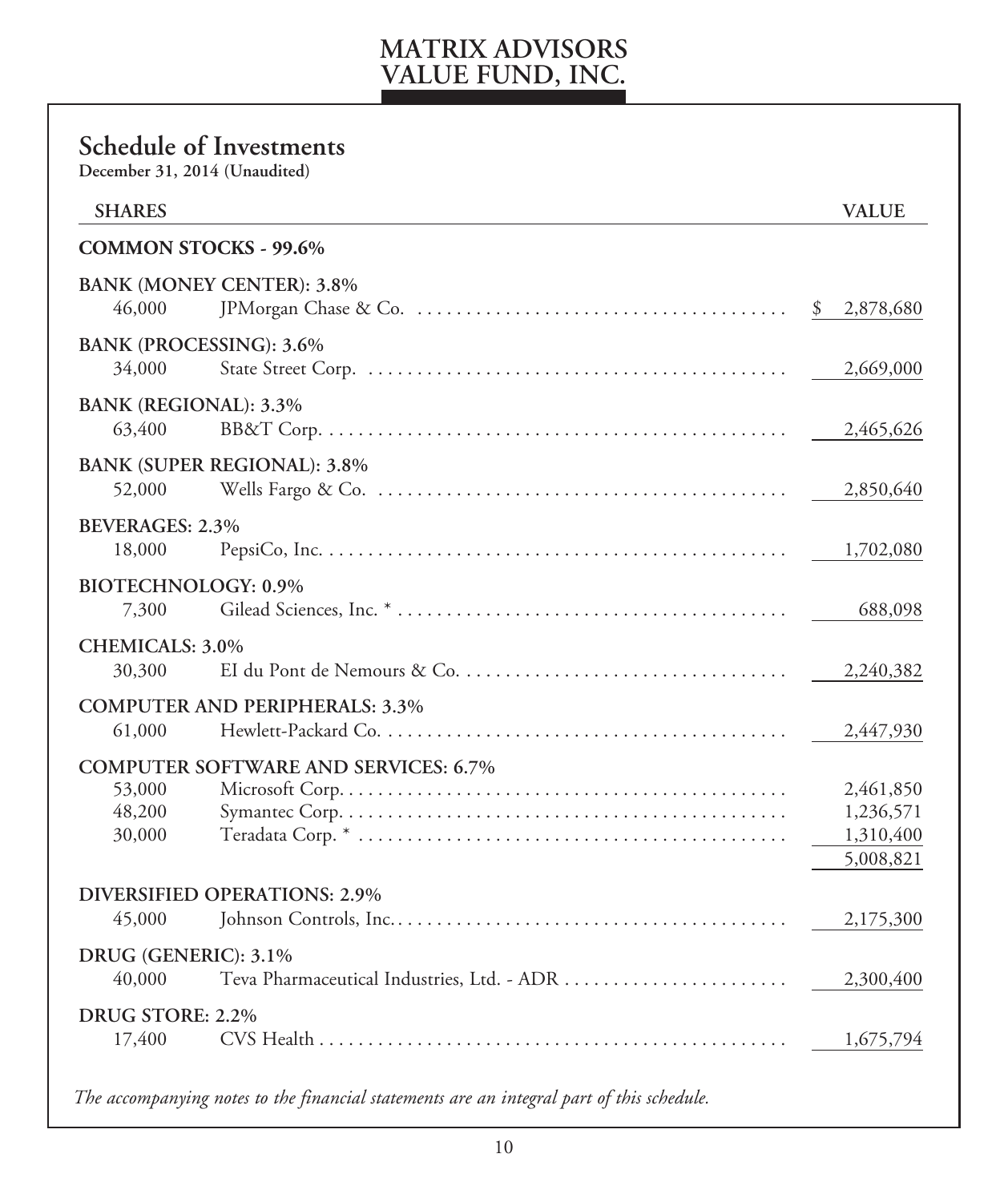## **Schedule of Investments**

**December 31, 2014 (Unaudited) – Continued**

| <b>SHARES</b>                      |                                        | <b>VALUE</b>           |
|------------------------------------|----------------------------------------|------------------------|
|                                    | ELECTRICAL COMPONENT: 3.5%             |                        |
| 41,000                             |                                        | \$<br>2,593,250        |
| <b>FINANCIAL SERVICES: 4.8%</b>    |                                        |                        |
| 11,800                             |                                        | 1,097,872              |
| 30,700                             |                                        | 2,534,285              |
|                                    |                                        | 3,632,157              |
|                                    | <b>HOUSEHOLD PRODUCTS: 3.2%</b>        |                        |
| 26,700                             |                                        | 2,432,103              |
|                                    | <b>INSURANCE (DIVERSIFIED): 3.6%</b>   |                        |
| 50,300                             |                                        | 2,720,727              |
| MACHINERY: 2.0%                    |                                        |                        |
| 16,300                             |                                        | 1,491,939              |
|                                    |                                        |                        |
| 38,000                             | <b>MACHINERY - MISCELLANEOUS: 3.4%</b> |                        |
|                                    |                                        | 2,582,480              |
| <b>MEDICAL SUPPLIES: 9.6%</b>      |                                        |                        |
| 100,500<br>19,500                  |                                        | 2,687,370<br>2,039,115 |
| 22,200                             |                                        | 2,517,924              |
|                                    |                                        | 7,244,409              |
|                                    |                                        |                        |
| OIL & GAS SERVICES: 3.2%<br>28,500 |                                        | 2,434,185              |
|                                    |                                        |                        |
| OIL/GAS (DOMESTIC): 3.4%           |                                        |                        |
| 10,960<br>40,000                   |                                        | 60,390<br>2,448,400    |
|                                    |                                        | 2,508,790              |
|                                    |                                        |                        |
|                                    | PETROLEUM (INTEGRATED): 2.7%           |                        |
| 18,100                             |                                        | 2,030,458              |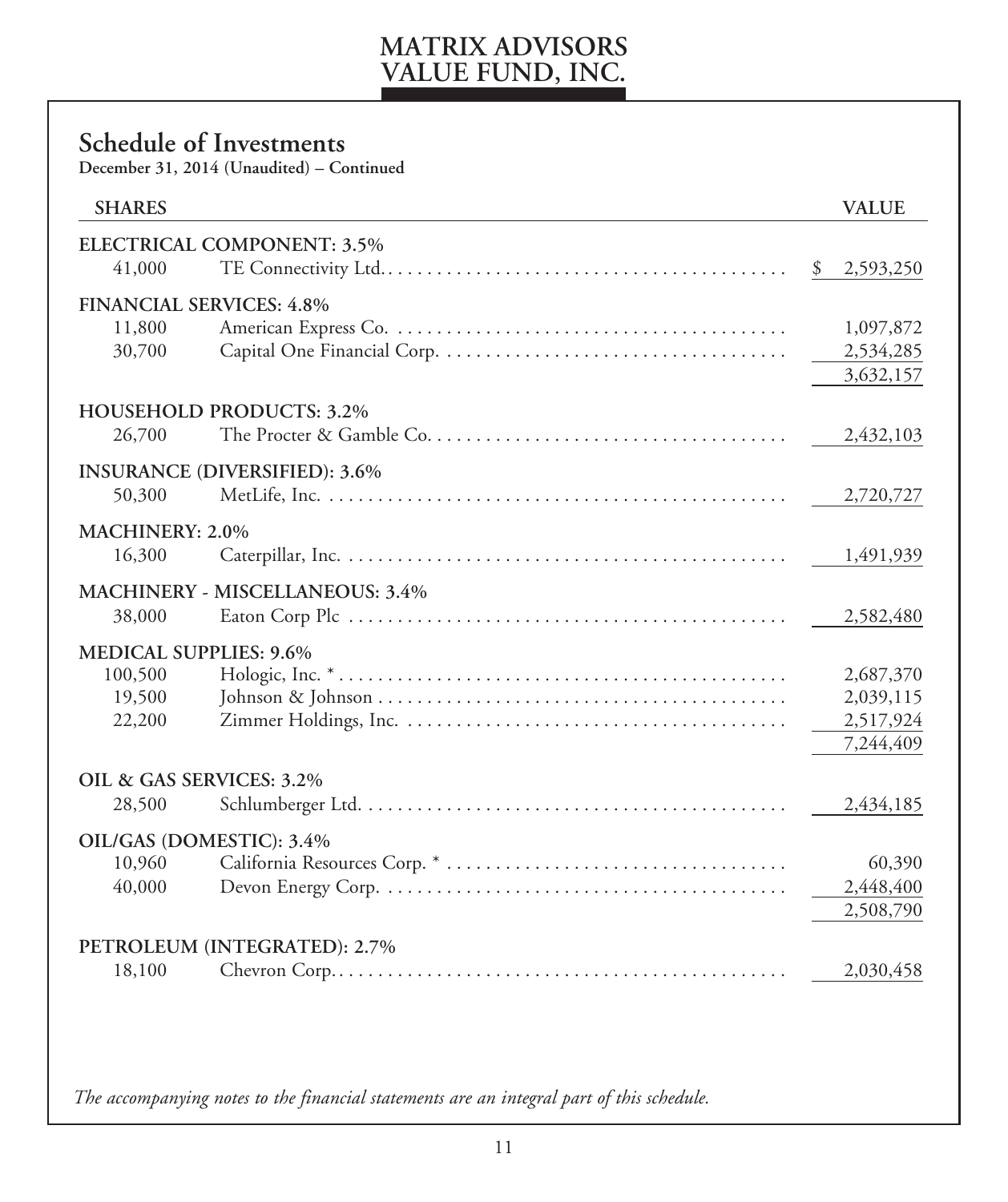### **Schedule of Investments**

**December 31, 2014 (Unaudited) – Continued**

| <b>SHARES</b>            |                                                      | <b>VALUE</b>     |
|--------------------------|------------------------------------------------------|------------------|
|                          | PETROLEUM (PRODUCING): 5.3%                          |                  |
| 25,700                   |                                                      | 1,774,842<br>\$  |
| 27,400                   |                                                      | 2,208,714        |
|                          |                                                      | 3,983,556        |
|                          | <b>PRECISION INSTRUMENTS: 2.6%</b>                   |                  |
| 15,600                   |                                                      | 1,954,524        |
| <b>RESTAURANTS: 2.6%</b> |                                                      |                  |
| 21,000                   |                                                      | 1,967,700        |
|                          | <b>SECURITIES BROKERAGE: 4.1%</b>                    |                  |
| 58,000                   |                                                      | 2,250,400        |
| 27,600                   |                                                      | 833,244          |
|                          |                                                      | 3,083,644        |
|                          | <b>SEMICONDUCTORS: 3.3%</b>                          |                  |
| 33,500                   |                                                      | 2,490,055        |
|                          | TELECOMMUNICATIONS (EQUIPMENT): 3.4%                 |                  |
| 92,000                   |                                                      | 2,558,980        |
|                          |                                                      | \$74,811,708     |
|                          | <b>SHORT TERM INVESTMENTS: 0.1%</b>                  |                  |
| 108,626                  |                                                      | 108,626          |
|                          | <b>TOTAL SHORT TERM INVESTMENTS</b> (Cost \$108,626) | \$<br>108,626    |
|                          |                                                      | 74,920,334       |
|                          |                                                      | 222,557          |
|                          |                                                      | \$<br>75,142,891 |
| * Non-Income Producing   |                                                      |                  |

ADR - American Depository Receipt.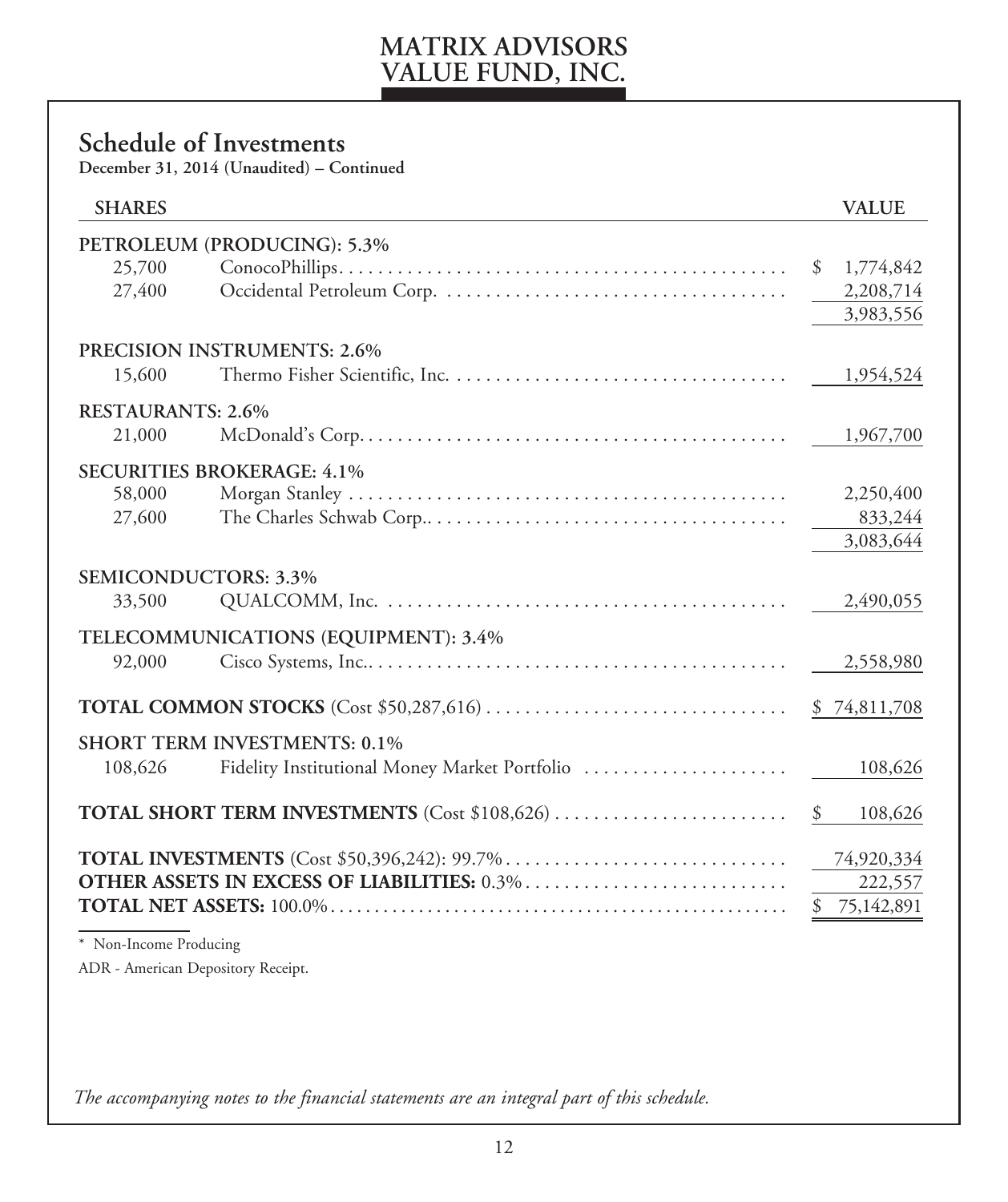### **Statement of Assets and Liabilities**

**At December 31, 2014 (Unaudited)**

İ

| <b>ASSETS:</b>                                                 |              |
|----------------------------------------------------------------|--------------|
|                                                                | \$74,920,334 |
| Receivables:                                                   |              |
|                                                                | 610,098      |
|                                                                | 15,646       |
|                                                                | 81,994       |
|                                                                | 11,469       |
|                                                                | 75,639,541   |
| <b>LIABILITIES:</b>                                            |              |
| Payables:                                                      |              |
|                                                                | 38,779       |
|                                                                | 371,801      |
|                                                                | 9,315        |
| Accrued expenses:                                              |              |
|                                                                | 33,656       |
|                                                                | 43,099       |
|                                                                | 496,650      |
|                                                                | \$75,142,891 |
| Number of shares, \$0.01 par value, issued                     |              |
| and outstanding (unlimited shares authorized)                  | 1,184,084    |
| Net Asset Value, Offering Price and Redemption Price Per Share | 63.46        |
| <b>COMPOSITION OF NET ASSETS</b>                               |              |
|                                                                | 57,793,295   |
| Distributions in excess of net investment income               | (5,017)      |
|                                                                | (7,169,479)  |
|                                                                | 24,524,092   |
|                                                                | \$75,142,891 |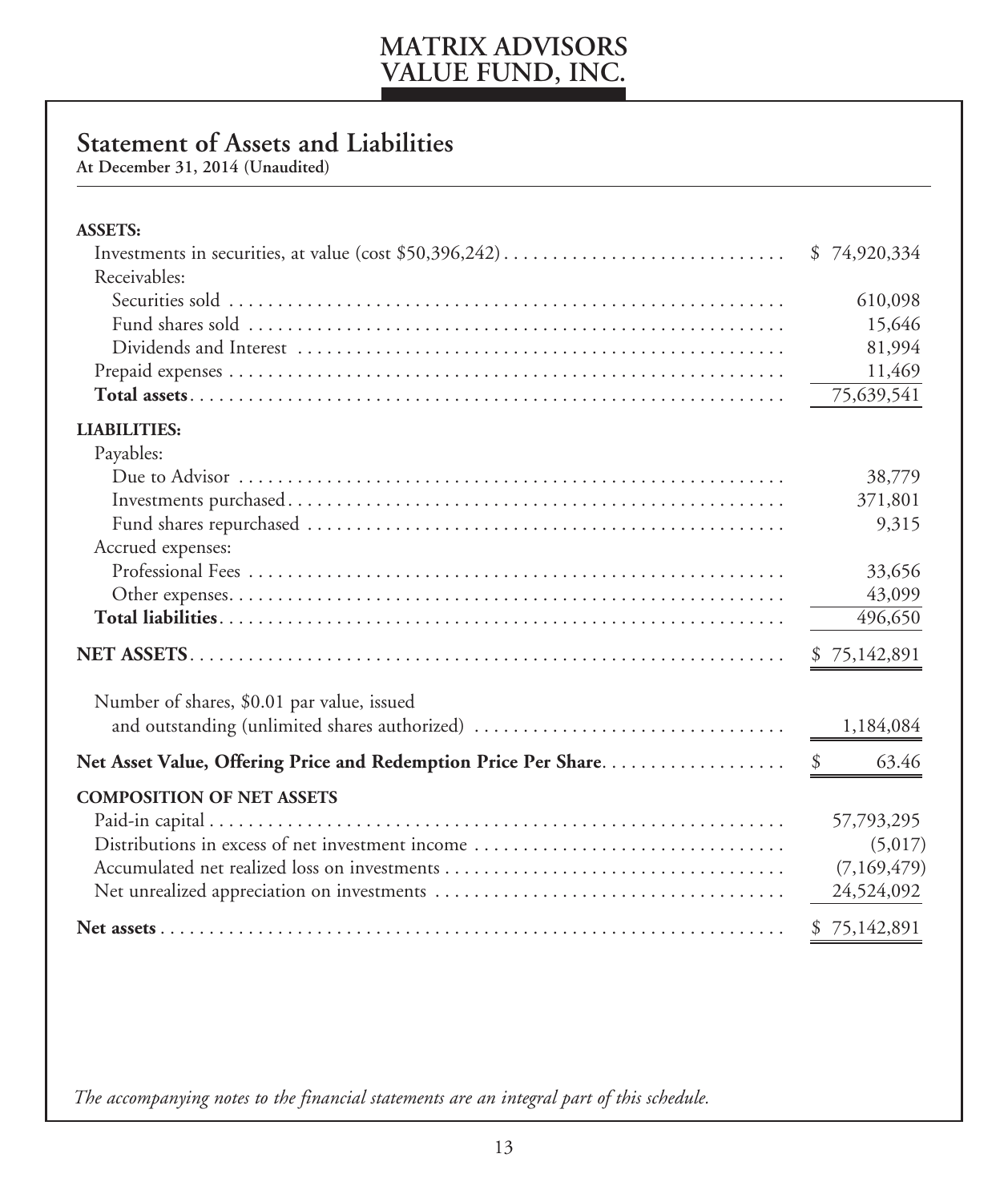### **Statement of Operations**

**For the Period Ended December 31, 2014 (Unaudited)** 

#### **INVESTMENT INCOME**

| <b>INCOME</b>                                                         |               |             |
|-----------------------------------------------------------------------|---------------|-------------|
| Dividend income (net of foreign taxes withheld of \$3,958)            | <sup>\$</sup> | 815,768     |
|                                                                       |               |             |
|                                                                       |               | 815,775     |
| <b>EXPENSES</b>                                                       |               |             |
|                                                                       |               | 288,212     |
|                                                                       |               | 48,035      |
|                                                                       |               | 30,626      |
|                                                                       |               | 17,497      |
|                                                                       |               | 14,672      |
|                                                                       |               | 11,102      |
|                                                                       |               | 7,596       |
|                                                                       |               | 5,097       |
|                                                                       |               | 9,434       |
|                                                                       |               | 432,271     |
|                                                                       |               | (51, 831)   |
|                                                                       |               | 380,440     |
|                                                                       |               | 435,335     |
| REALIZED AND UNREALIZED GAIN ON INVESTMENTS                           |               |             |
|                                                                       |               | 2,553,371   |
| Net change in net unrealized appreciation/depreciation on investments |               | (1,912,826) |
| Net realized and unrealized gain on investments                       |               | 640,545     |
| NET INCREASE IN NET ASSETS RESULTING FROM OPERATIONS                  | \$            | 1,075,880   |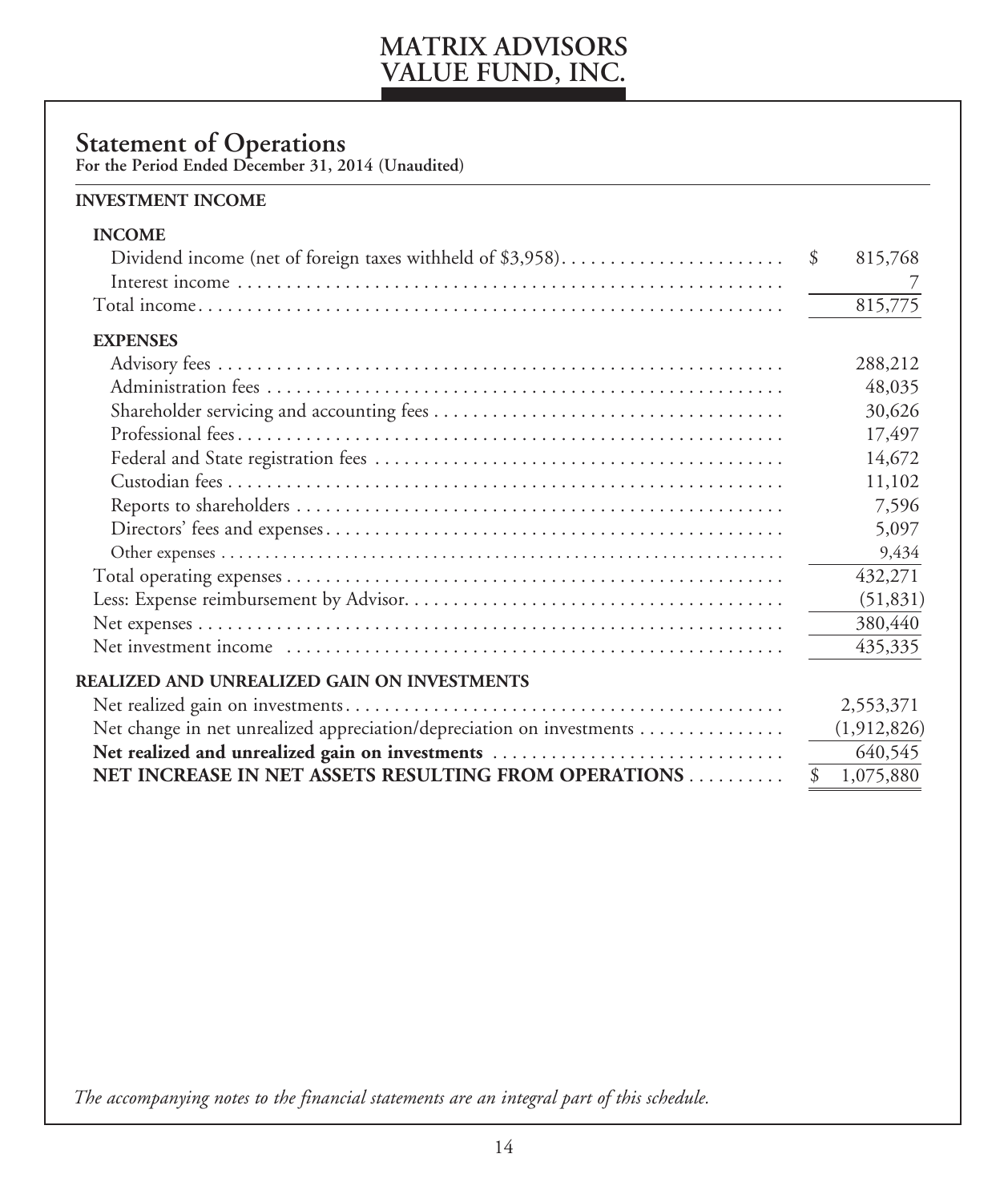|                                                                       | <b>ENDED</b><br>(Unaudited)                              | <b>ENDED</b>                                             |
|-----------------------------------------------------------------------|----------------------------------------------------------|----------------------------------------------------------|
|                                                                       |                                                          |                                                          |
| Net change in net unrealized appreciation/depreciation on investments | 435,335<br>2,553,371<br>(1,912,826)                      | \$<br>929,437<br>6,790,693<br>11,501,729                 |
|                                                                       |                                                          | 19,221,859                                               |
|                                                                       | (927, 355)<br>(927, 355)                                 | (840,548)<br>(840,548)                                   |
|                                                                       | 2,598,654<br>809,530<br>(9,416,860)<br>131               | 25,727,247<br>749,306<br>(24,516,774)<br>1,170           |
| Net increase (decrease) from capital share transactions               | (6,008,545)                                              | 1,960,949                                                |
|                                                                       | (5,860,020)                                              | 20,342,260                                               |
|                                                                       | 81,002,911<br>75,142,891<br>(5,017)                      | 60,660,651<br>81,002,911<br>\$<br>487,003                |
|                                                                       | 1,279,290<br>41,466<br>12,787<br>(149, 459)<br>1,184,084 | 1,223,871<br>465,730<br>13,402<br>(423,713)<br>1,279,290 |
|                                                                       | Net increase in net assets resulting from operations     | DECEMBER 31, 2014 JUNE 30, 2014<br>\$<br>1,075,880       |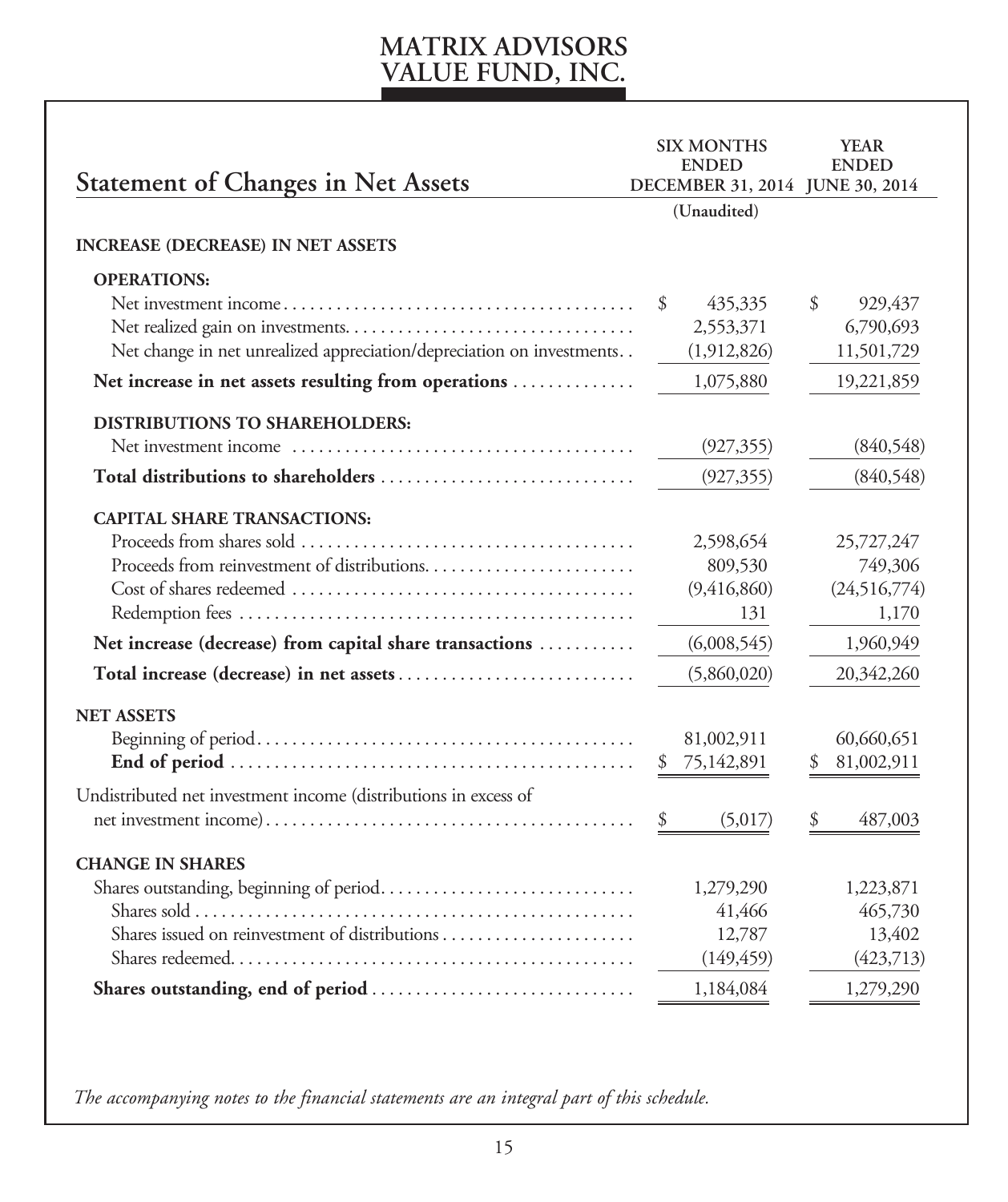### **Financial Highlights**

**For a capital share outstanding throughout each year**

|                                                                  | <b>SIX MONTHS</b><br><b>ENDED</b> |                         |              |                      |              |              |
|------------------------------------------------------------------|-----------------------------------|-------------------------|--------------|----------------------|--------------|--------------|
|                                                                  | DECEMBER 31,                      |                         |              | YEARS ENDED JUNE 30, |              |              |
|                                                                  | 2014<br>(Unaudited)               | 2014                    | 2013         | 2012                 | 2011         | 2010         |
| Net asset value, beginning of year                               | \$63.32                           | \$49.56                 | \$40.44      | \$44.29              | \$34.64      | \$32.04      |
| Income (loss) from investment operations:                        |                                   |                         |              |                      |              |              |
| Net investment income<br>Net realized and unrealized gain (loss) | 0.41                              | $0.68^{(a)}$            | $0.59^{(a)}$ | 0.48                 | 0.26         | 0.18         |
| on investments                                                   | 0.52                              | 13.71                   | 9.26         | (3.99)               | 9.62         | 2.69         |
| Total from investment operations                                 | 0.93                              | 14.39                   | 9.85         | (3.51)               | 9.88         | 2.87         |
| Less distributions:                                              |                                   |                         |              |                      |              |              |
| Dividends from net investment income                             | (0.79)                            | (0.63)                  | (0.73)       | (0.34)               | (0.23)       | (0.27)       |
| Total distributions                                              | (0.79)                            | (0.63)                  | (0.73)       | (0.34)               | (0.23)       | (0.27)       |
| Paid-in capital from redemption fees (Note 2)                    | $0.00^{(b)}$                      | $0.00^{(b)}$            | $0.00^{(b)}$ | $0.00^{(b)}$         | $0.00^{(b)}$ | $0.00^{(b)}$ |
| Net asset value, end of year                                     | \$63.46                           | \$63.32                 | \$49.56      | \$40.44              | \$44.29      | \$34.64      |
|                                                                  | $12.43\%$ <sup>(e)</sup>          | 29.20%                  | 24.69%       | $(7.88)\%$           | 28.55%       | 8.87%        |
| Ratios/supplemental data:                                        |                                   |                         |              |                      |              |              |
| Net assets, end of year (millions)                               | 75.1<br>\$                        | \$<br>81.0              | \$<br>60.7   | \$<br>75.6           | \$<br>97.4   | \$<br>82.8   |
| Ratio of operating expenses to average net assets:               |                                   |                         |              |                      |              |              |
| Before expense reimbursement                                     | $1.12\%$ <sup>(d)</sup>           | 1.15%                   | 1.18%        | 1.15%                | 1.16%        | 1.38%        |
| After expense reimbursement                                      | $0.99\%$ <sup>(d)</sup>           | 0.99%                   | 0.99%        | 0.99%                | 0.99%        | 0.99%        |
|                                                                  |                                   | $0.00\%$ <sup>(c)</sup> |              |                      |              |              |
| Ratio of net investment income                                   |                                   |                         |              |                      |              |              |
| to average net assets:                                           |                                   |                         |              |                      |              |              |
| Before expense reimbursement                                     | $1.00\%$ <sup>(d)</sup>           | 1.06%                   | 1.18%        | 0.98%                | 0.42%        | 0.07%        |
| After expense reimbursement                                      | $1.13\%$ <sup>(d)</sup>           | 1.22%                   | 1.37%        | 1.14%                | 0.59%        | 0.46%        |
| Portfolio turnover rate                                          | $3%^{(e)}$                        | 41%                     | 15%          | 19%                  | 25%          | 20%          |

(a) Calculated using the average shares method.

(b) Less than \$0.01.

(c) Interest expense was less than 0.01%.

(d) Annualized.

(e) Not Annualized.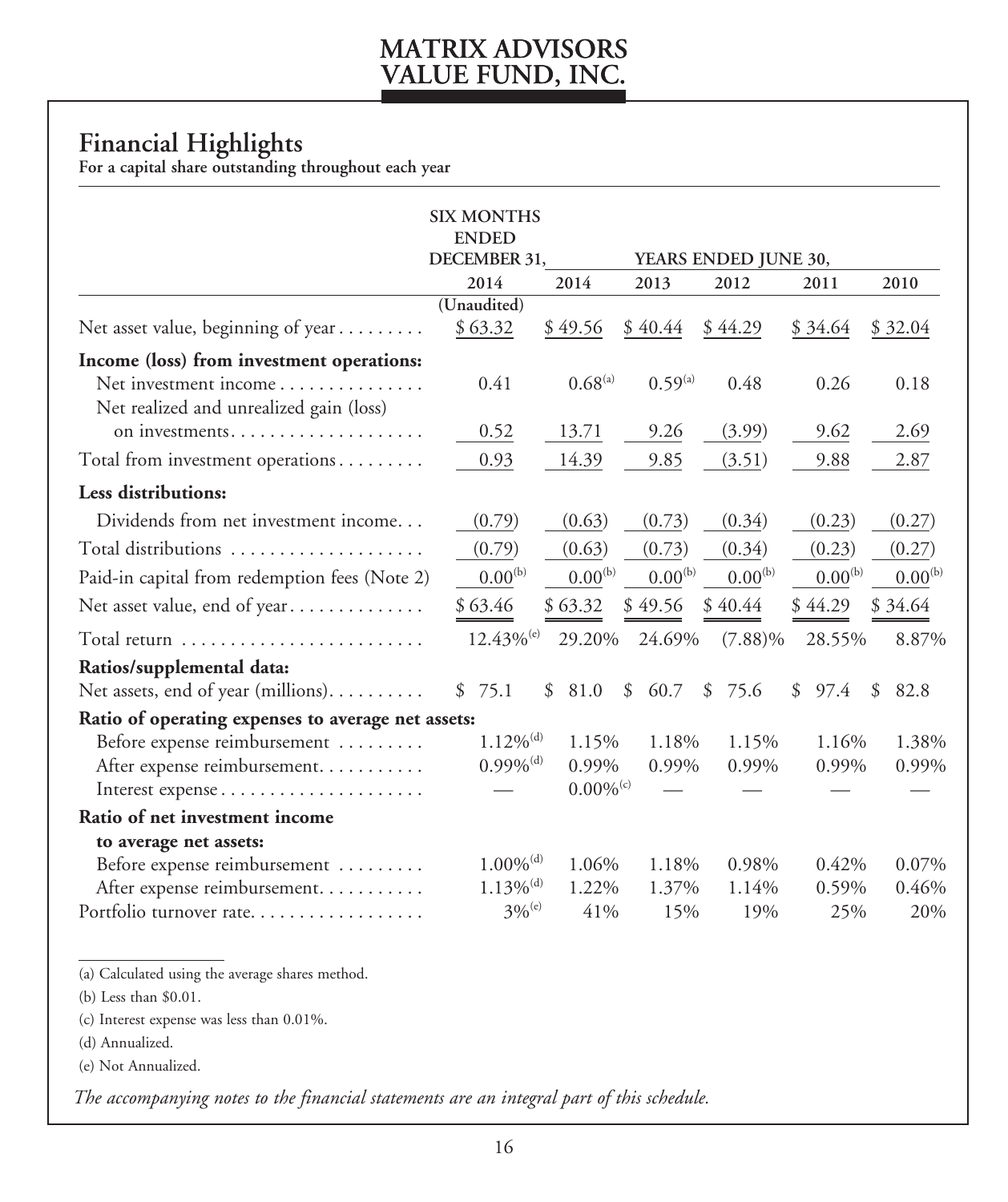### **Notes to the Financial Statements (Unaudited)**

#### **NOTE 1 – ORGANIZATION**

Matrix Advisors Value Fund, Inc. (the "Fund") is a Maryland corporation registered under the Investment Company Act of 1940 (the "1940 Act") as a diversified, open-end management investment company. The Fund commenced operations September 16, 1983. The objective of the Fund is to achieve a total rate of return which is comprised of capital appreciation and current income.

#### **NOTE 2 – SIGNIFICANT ACCOUNTING POLICIES**

The Fund consistently follows the accounting policies set forth below which are in conformity with accounting principles generally accepted in the United States of America ("U.S. GAAP").

*A. Security Valuation.* 

 Securities traded on a national securities exchange are valued at the last reported sales price at the close of regular trading on each day the exchanges are open for trading. Securities traded on NASDAQ are valued at the NASDAQ Official Closing Price, which may not necessarily represent the last sale price. Quotations of foreign securities in a foreign currency shall be valued daily in U.S. dollars on the basis of the foreign currency exchange rates prevailing at the time such valuation is determined. Foreign currency exchange rates generally shall be determined prior to the close of the New York Stock Exchange (the "NYSE"). Securities traded on an exchange for which there have been no sales are valued at the mean between the bid and asked price.

 Securities for which quotations are not readily available are stated at their respective fair values as determined in good faith by a valuation committee of Matrix Asset Advisors, Inc. (the "Advisor" or "Matrix") in accordance with procedures approved by the Board of Directors of the Fund. In determining fair value, the Fund takes into account all relevant factors and available information. Consequently, the price of the security used by the Fund to calculate its net asset value ("NAV") per share may differ from quoted or published prices for the same security. Fair value pricing involves subjective judgments and there is no single standard for determining a security's fair value. As a result, different mutual funds could reasonably arrive at a different fair value for the same security. It is possible that the fair value determined for a security is materially different from the value that could be realized upon the sale of that security or from the values that other mutual funds may determine.

 Investments in other funds are valued at their respective net asset values as determined by those funds, in accordance with the 1940 Act.

 Foreign securities are recorded in the financial statements after translation to U.S. dollars based on the applicable exchange rate at the end of the period. The Fund does not isolate that portion of the results of operations arising as a result of changes in the currency exchange rate from the fluctuations arising as a result of changes in the market prices of investments during the period.

*B. Shares Valuation.*

 The NAV per share of the Fund is calculated by dividing the sum of the value of the securities held by the Fund, plus cash or other assets, minus all liabilities (including estimated accrued expenses), by the total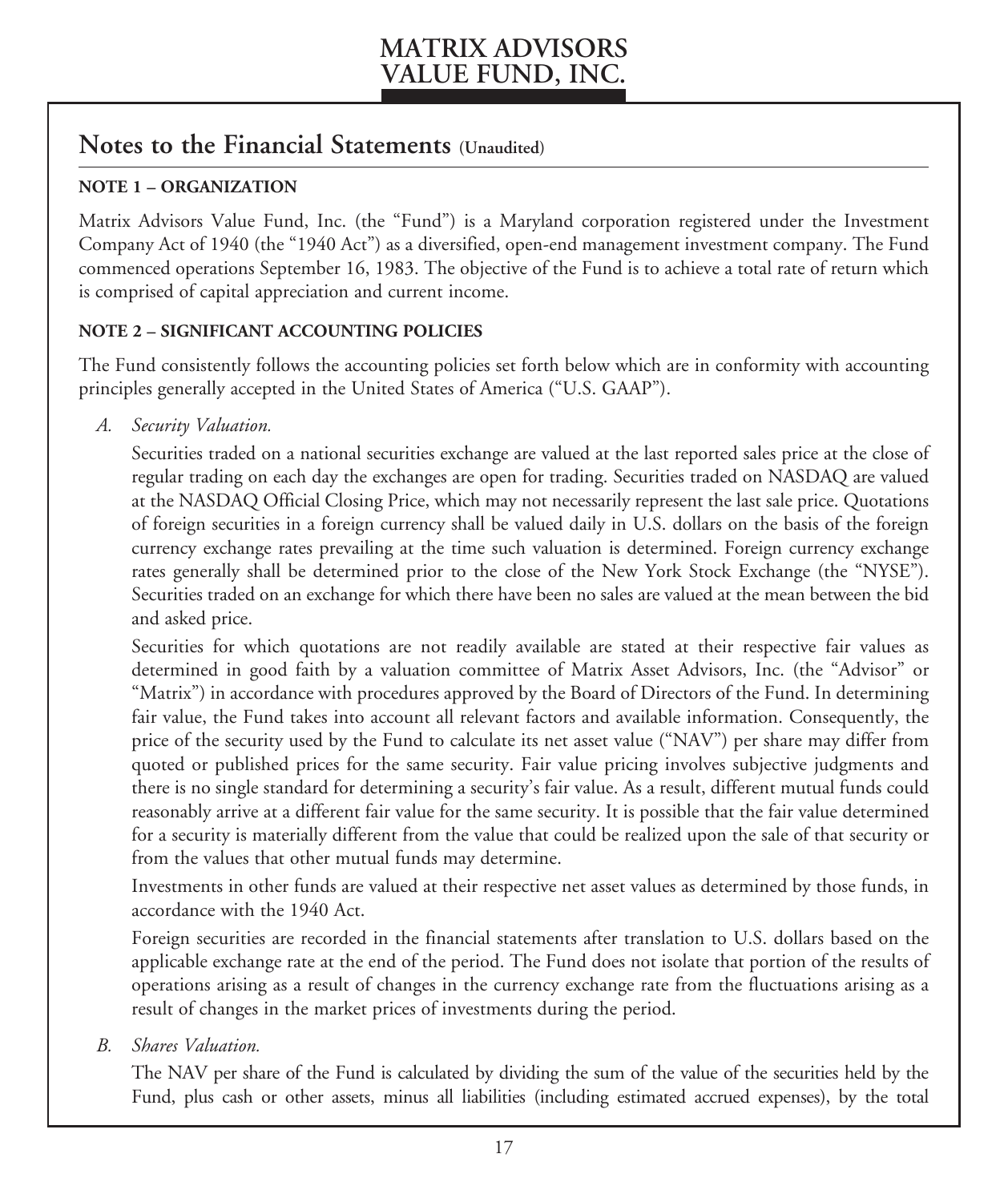### **Notes to the Financial Statements (Unaudited), Continued**

 number of shares outstanding of the Fund, rounded to the nearest cent. The Fund's shares will not be priced on the days on which the NYSE is closed for trading. The offering and redemption price per share of the Fund is equal to the Fund's NAV per share. The Fund will assess a 1.00% fee on redemptions of Fund shares purchased and held for 60 days or less. These fees are deducted from the redemptions proceeds otherwise payable to the shareholder. The Fund will retain the fee charged as paid-in capital and such fees become part of that Fund's daily NAV calculation.

*C. Federal Income Taxes.* 

 The Fund has elected to be treated as a "regulated investment company" under Subchapter M of the Internal Revenue Code of 1986, as amended. The Fund intends to distribute substantially all of its taxable income and any capital gains less any applicable capital loss carryforwards. Accordingly, no provision for Federal income taxes has been made in the accompanying financial statements.

 The Fund recognizes the tax benefits of uncertain tax positions only where the position is "more likely than not" to be sustained assuming examination by tax authorities. Management has analyzed the Fund's tax positions, and has concluded that no liability for unrecognized tax benefits should be recorded related to uncertain tax positions taken on returns filed for open tax years  $(2011 – 2013)$ , or expected to be taken in the Fund's 2014 tax returns. The Fund identifies its major tax jurisdictions as U.S. Federal, New York State and New York City. The Fund is not aware of any tax positions for which it is reasonably possible that the total amounts of unrecognized tax benefits will change materially in the next twelve months.

*D. Use of Estimates.* 

 The preparation of financial statements in conformity with U.S. GAAP requires management to make estimates and assumptions that affect the reported amounts of assets and liabilities and disclosure of contingent assets and liabilities at the date of the financial statements and the reported amounts of revenues and expenses during the reporting period. Actual results could differ from these estimates.

*E. Reclassification of Capital Accounts.* 

 U.S. GAAP requires that certain components of net assets relating to permanent differences be reclassified between financial and tax reporting. These reclassifications have no effect on net assets or net asset value per share. For the year ended June 30, 2014, the Fund had no permanent book-to-tax differences.

*F. Security Transactions, Investment Income, and Distributions.* 

 Security transactions are accounted for on the trade date. Dividend income and distributions to shareholders are recorded on the ex-dividend date, and interest income is recognized on the accrual basis. Realized gains and losses are evaluated on the basis of identified costs. Premiums and discounts on the purchase of securities are amortized/accreted using the effective interest method. U.S. GAAP requires that permanent financial reporting and tax differences be reclassified in the capital accounts.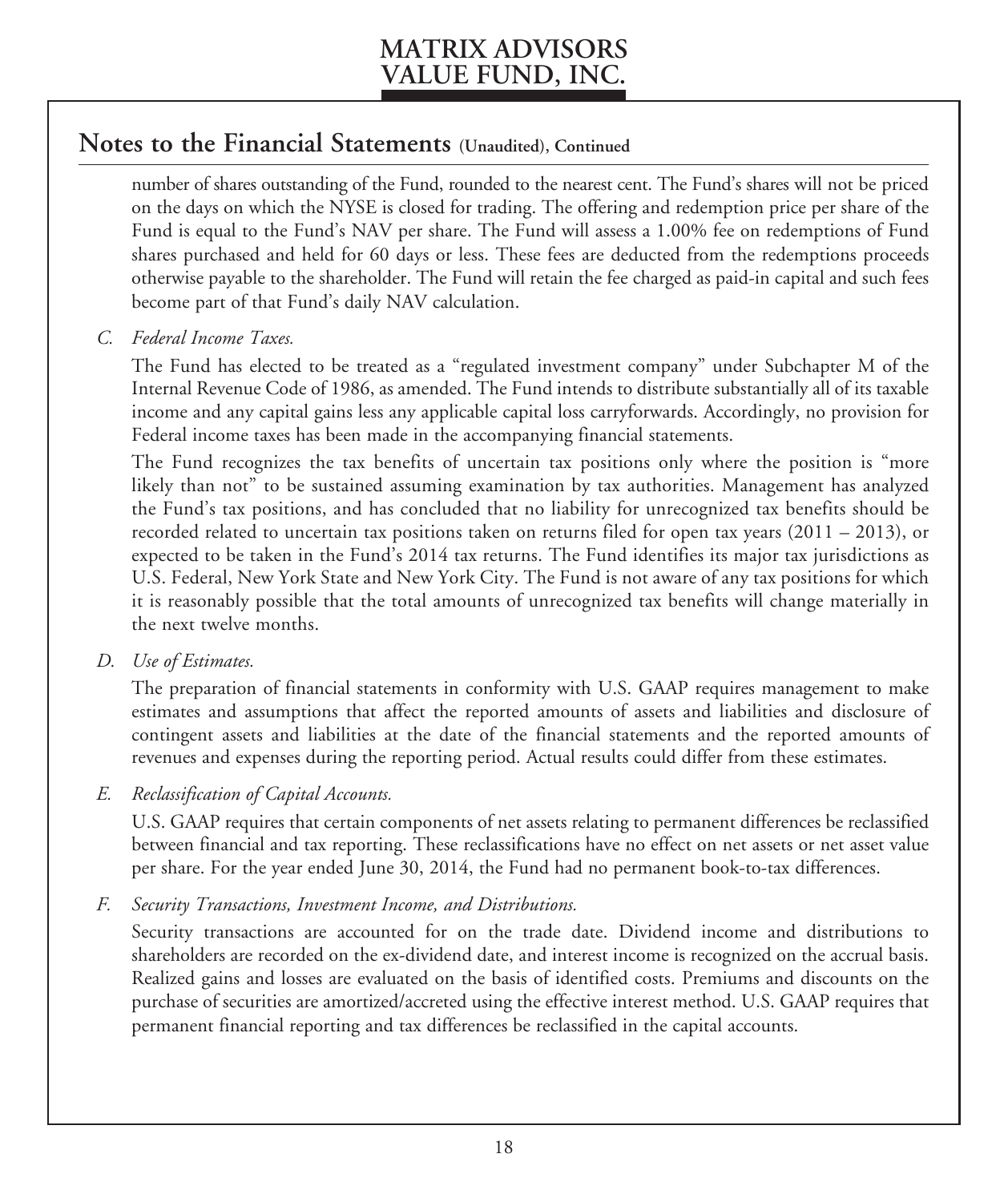### **Notes to the Financial Statements (Unaudited), Continued**

### *G. Indemnification Obligations.*

 Under the Fund's organizational documents, its current and former Officers and Directors are indemnified against certain liabilities arising out of the performance of their duties to the Fund. In addition, in the normal course of business, the Fund enters into contracts that contain a variety of representations and warranties that provide general indemnifications. The Fund's maximum exposure under these arrangements is unknown as this would involve future claims that may be made against the Fund that have not yet occurred or that would be covered by other parties.

### *H. Line of Credit.*

 The Fund has a Loan Agreement with U.S. Bank, N.A. Under the terms of the Loan Agreement, the Fund's borrowings cannot exceed the lesser of \$3,400,000, 5% of the gross market value of the Fund, or 331 ⁄3% of the net asset market value of the unencumbered assets of the Fund.

 The interest rate on the loan equals the prime rate minus one percent per annum, payable monthly. For the six months ended December 31, 2014, the Fund did not borrow under the line of credit.

*I. Subsequent Events.* 

 In preparing these financial statements, the Fund has evaluated events and transactions for potential recognition or disclosure through the date the financial statements were issued and determined that no events have occured that require disclosure.

#### **NOTE 3 – INVESTMENT ADVISORY AND OTHER AGREEMENTS**

The Fund has a management agreement with the Advisor to serve as investment advisor. Certain Officers of the Advisor are also Officers of the Fund. Under the terms of the agreement, the Fund has agreed to pay the Advisor as compensation for all services rendered, staff and facilities provided and expenses paid or assumed, an annual advisory fee, accrued daily, paid monthly, of 0.75% of the Fund's average daily net assets.

The Advisor has contractually agreed to reduce its advisory fees and/or pay expenses of the Fund to ensure that the Fund's total annual operating expenses (excluding aquired fund fees and expenses, leverage interest, taxes, brokerage commissions and extraordinary expenses) will not exceed 0.99% of the Fund's average daily net assets. In connection with this expense limitation, the Advisor is eligible to recover expenses waived after August 31, 2011, for three fiscal years following the fiscal year in which the expenses were originally waived.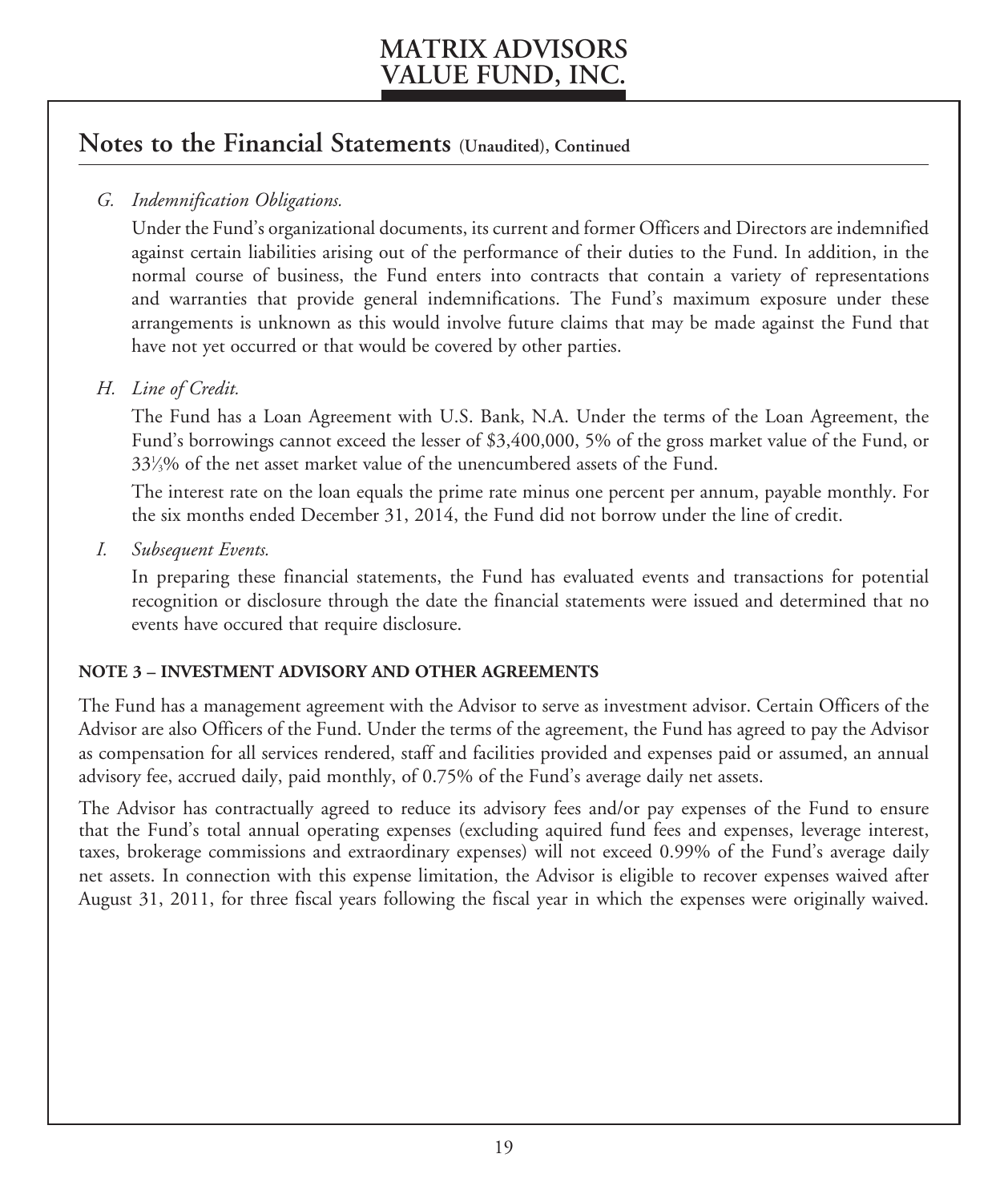### **Notes to the Financial Statements (Unaudited), Continued**

The Advisor will only be able to recover previously waived expenses if the Fund's then current expense ratio is below the 0.99% expense cap. The Board of Directors of the Fund approved these changes at a meeting held on August 24, 2010. For the six months ended December 31, 2014, Matrix waived \$51,831. Any reduction in advisory fees or payment of expenses made by the Advisor may be reimbursed by the Fund if the Advisor requests reimbursement in subsequent fiscal years.

This reimbursement may be requested if the aggregate amount actually paid by the Fund toward operating expenses for such fiscal year (taking into account the reimbursement) does not exceed the applicable limitation on Fund expenses. The Advisor is permitted to be reimbursed for fee reductions and/or expense payments made in the prior three fiscal years. Any such reimbursement will be reviewed by the Fund's Board of Directors. The Fund must pay its current ordinary operating expenses before the Advisor is entitled to any reimbursement of fees and/or expenses.

At December 31, 2014, the cumulative amount available for reimbursement that has been paid and/or waived is \$419,418. **Currently, the Advisor has agreed not to seek reimbursement of such fee reductions and/or expense payments.** The advisor may recapture a portion of this amount no later than the dates stated below:

| <b>June 30,</b> |           |           |           |          |  |
|-----------------|-----------|-----------|-----------|----------|--|
|                 | 2015      | 2016      | 2017      | 2018     |  |
|                 | \$135,059 | \$113,203 | \$119,325 | \$51,831 |  |

U.S. Bancorp Fund Services, LLC (the "Administrator") acts as the Fund's Administrator under an Administration Agreement. The Administrator prepares various federal and state regulatory filings, reports and returns for the Fund; prepares reports and materials to be supplied to the Directors; monitors the activities of the Fund's custodian, transfer agent and accountants; coordinates the preparation and payment of Fund expenses and reviews the Fund's expense accruals. For the six months ended December 31, 2014, U.S. Bancorp Fund Services, LLC was paid \$48,035, in its capacity as Fund Administrator. U.S. Bancorp Fund Services, LLC also serves as the Fund Accountant and Transfer Agent. U.S. Bank, N.A. serves as the Fund's Custodian. Quasar Distributors, LLC, an affiliate of U.S. Bancorp Fund Services, LLC and U.S. Bank, N.A., serves as the Fund's principal underwriter.

The Chief Compliance Officer ("CCO") receives no compensation from the Fund for her services; however, the Administrator was paid \$5,000 for the six months ended December 31, 2014 for CCO support services.

#### **NOTE 4 – INVESTMENT TRANSACTIONS**

The cost of purchases and the proceeds from sales of securities, other than short-term obligations and U.S. Government securities, for the six months ended December 31, 2014, are as follows:

|              | <b>Purchases</b> | <b>Sales</b> |
|--------------|------------------|--------------|
| Common Stock | \$2,359,413      | \$9,090,314  |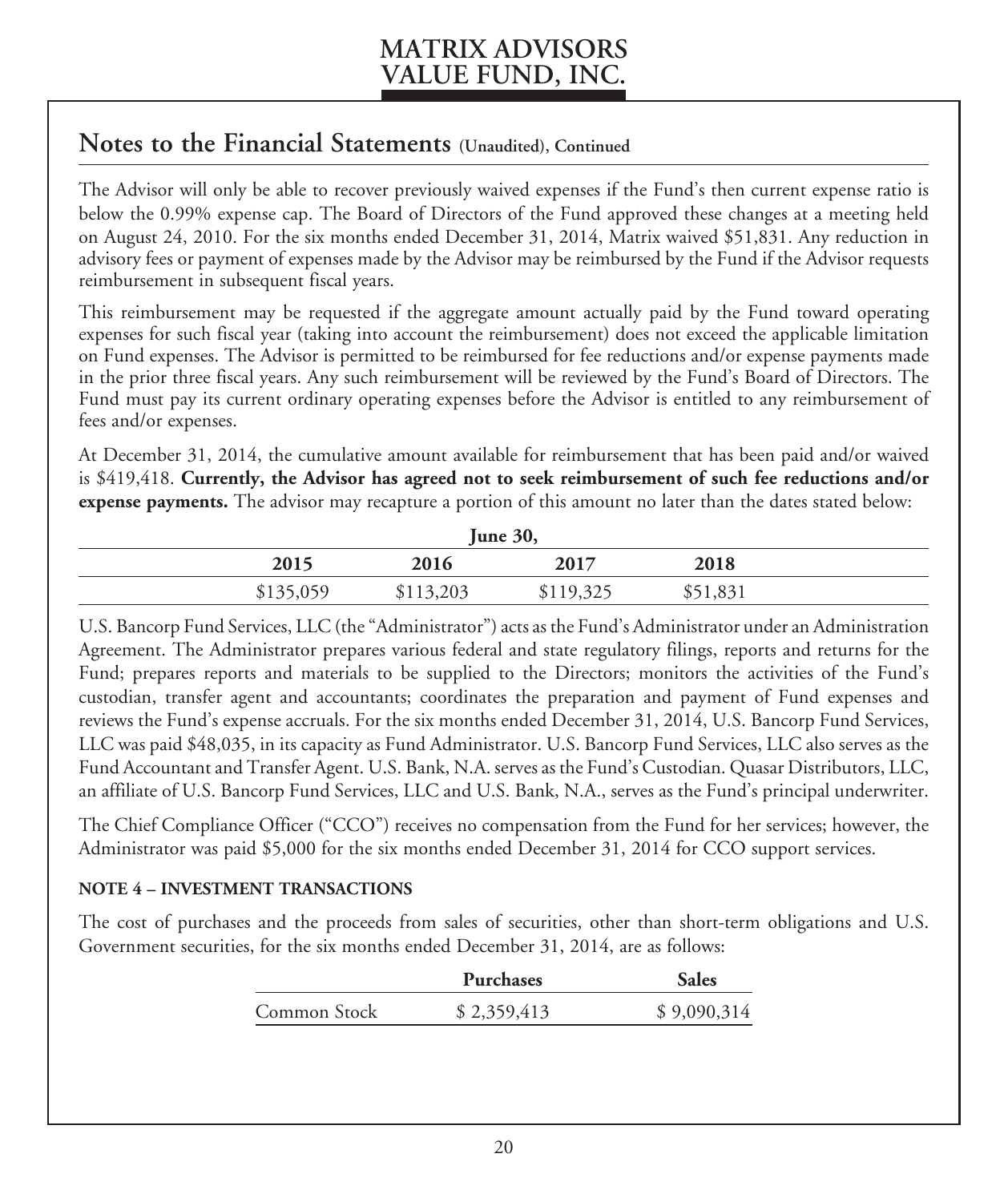### **Notes to the Financial Statements (Unaudited), Continued**

#### **NOTE 5 – DISTRIBUTIONS TO SHAREHOLDERS**

As of June 30, 2014, the components of distributable earnings on a tax basis were as follows:

| Cost of investments for tax purposes           | 54,716,980  |
|------------------------------------------------|-------------|
| Gross tax unrealized appreciation              | 26,592,476  |
| Gross tax unrealized depreciation              | (250, 327)  |
| Net tax unrealized appreciation on investments | 26,342,149  |
| Undistributed ordinary income                  | 487,003     |
| Undistributed long-term capital gains          |             |
| Total Distributable Earnings                   | 487,003     |
| Other accumulated losses                       | (9,628,081) |
| Total Accumulated Earnings/Losses              | 17,201,071  |

The difference between book basis and tax basis unrealized depreciation is attributable primarily to the tax deferral of losses on wash sales adjustments.

At June 30, 2014, the Fund has \$9,628,081 of capital loss carryover, of which \$8,130,057 expires June 30, 2018 and \$1,498,024 expires June 30, 2017.

The tax character of distributions paid during the six months ended December 31, 2014 and fiscal year ended June 30, 2014 were as follows:

|                                                                        | December 31,<br>2014 | June 30, 2014 |
|------------------------------------------------------------------------|----------------------|---------------|
| Distributions Paid From:<br>Ordinary Income*<br>Long-Term Capital Gain | 927,355              | 840,548       |
|                                                                        | 927,355              | 840,548       |

For tax purposes, short-term capital gains are considered ordinary income.

The Fund may use earnings and profits distributed to shareholders on redemption of shares as part of the dividends paid deduction.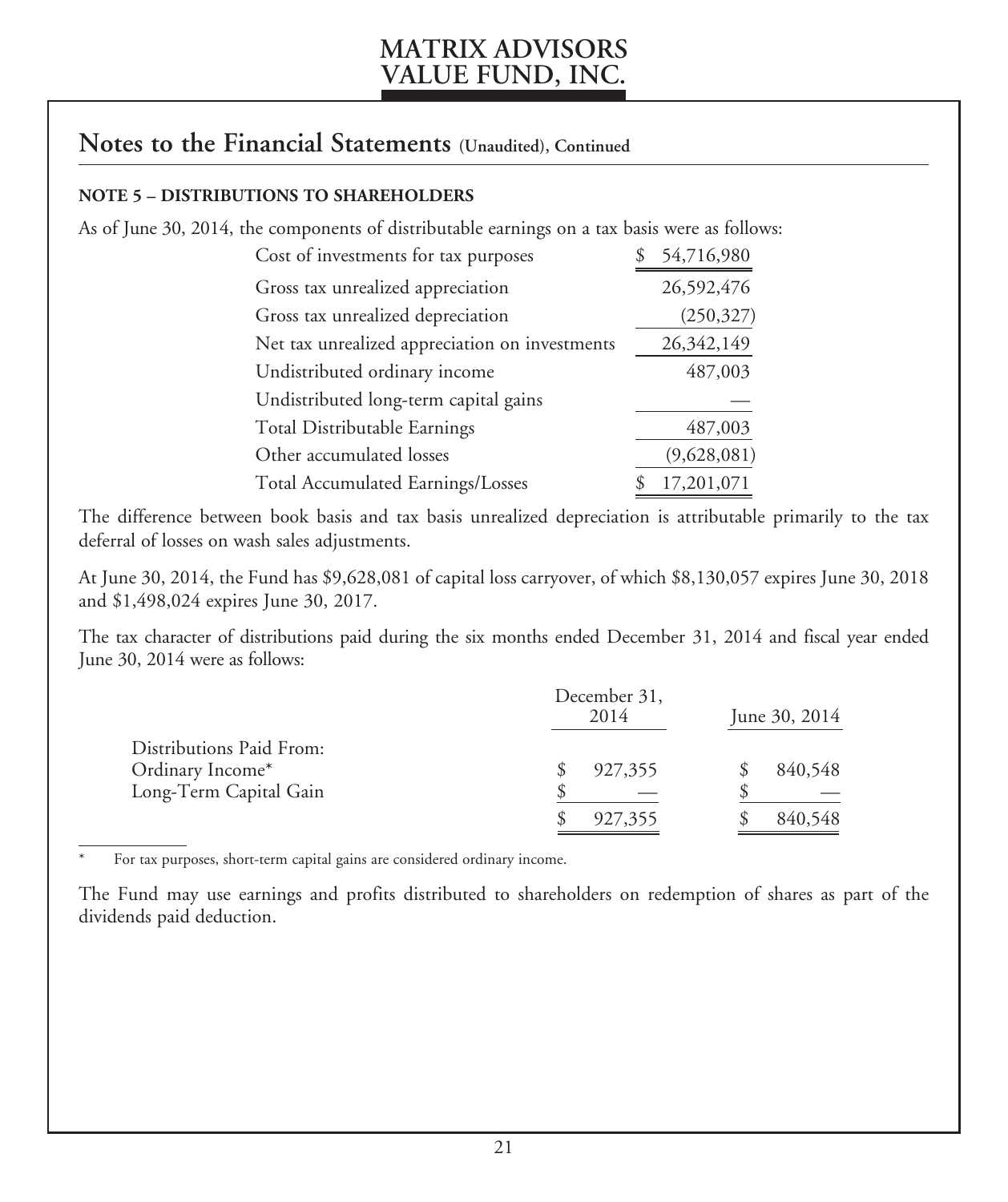### **Notes to the Financial Statements (Unaudited), Continued**

### **NOTE 6 – FAIR VALUE**

The Fund has adopted fair valuation accounting standards which establish an authoritative definition of fair value and set forth a hierarchy for measuring fair value. These standards require additional disclosure about the various inputs and valuation techniques used to develop the measurements of fair value and a discussion of changes in valuation techniques and related inputs during the period. These standards define fair value as the price that would be received in the sale of an asset or paid to transfer a liability in an orderly transaction between market participants on the measurement date. The fair value hierarchy is organized into three levels based upon the assumptions (referred to as "inputs") used to value the asset or liability. These standards state that "observable inputs" reflect the assumptions that market participants would use in valuing an asset or liability based on market data obtained from independent sources. "Unobservable inputs" reflect the Fund's own assumptions about the inputs market participants would use to value the asset or liability.

The Fund follows a fair value hierarchy that distinguishes between market data obtained from independent sources (observable inputs) and the Fund's own market assumptions (unobservable inputs). These inputs are used in determining the value of the Fund's investments and are summarized in the following fair value hierarchy:

- Level 1 Unadjusted quoted prices in active markets for identical assets or liabilities that the company has the ability to access.
- Level 2 Observable inputs other than quoted prices included in Level 1 that are observable for the asset or liability, either directly or indirectly. These inputs may include quoted prices for the identical instrument on an inactive market, prices for similar instruments, interest rates, prepayments speeds, credit risk, yield curves, default rates and similar data.
- Level 3 Unobservable inputs for the asset or liability, to the extent relevant observable inputs are not available, representing the company's own assumptions about the assumptions a market participant would use in valuing the asset or liability, and would be based on the best information available.

The inputs or methodology used for valuing securities are not an indication of the risk associated with investing in those securities.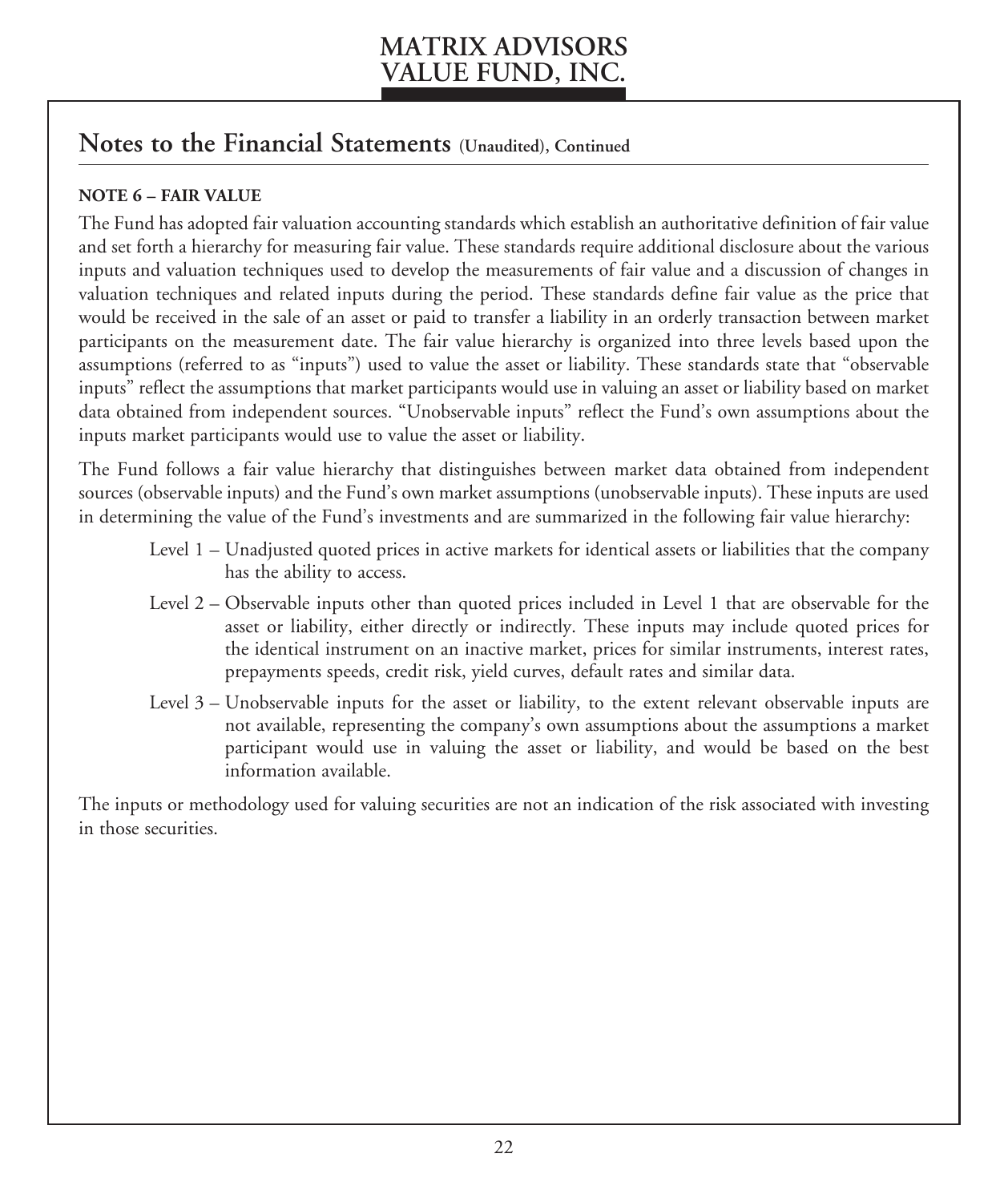## **Notes to the Financial Statements (Unaudited), Continued**

The following is a summary of the inputs used to value the Fund's net assets as of December 31, 2014. There were no transfers into or out of Level 1, Level 2 or Level 3 during the reporting period. Transfers between levels are recognized at December 31, 2014, the end of the reporting period.

| Description                            | <b>Quoted prices</b><br>in active<br>markets for<br>identical assets<br>(Level 1) | Significant<br>other<br>observable<br>inputs<br>(Level 2) | Significant<br>unobservable<br>inputs<br>(Level 3) | <b>Total</b> |
|----------------------------------------|-----------------------------------------------------------------------------------|-----------------------------------------------------------|----------------------------------------------------|--------------|
| Equity                                 |                                                                                   |                                                           |                                                    |              |
| Common Stock*                          | \$74,811,708                                                                      |                                                           |                                                    | \$74,811,708 |
| <b>Total Equity</b>                    | \$74,811,708                                                                      |                                                           |                                                    | \$74,811,708 |
| <b>Short-Term Investments</b>          | 108,626                                                                           | S                                                         |                                                    | 108,626      |
| <b>Total Investments in Securities</b> | \$74,920,334                                                                      |                                                           |                                                    | \$74,920,334 |

Please refer to the Schedule of Investments for a breakout of common stocks by industry classification.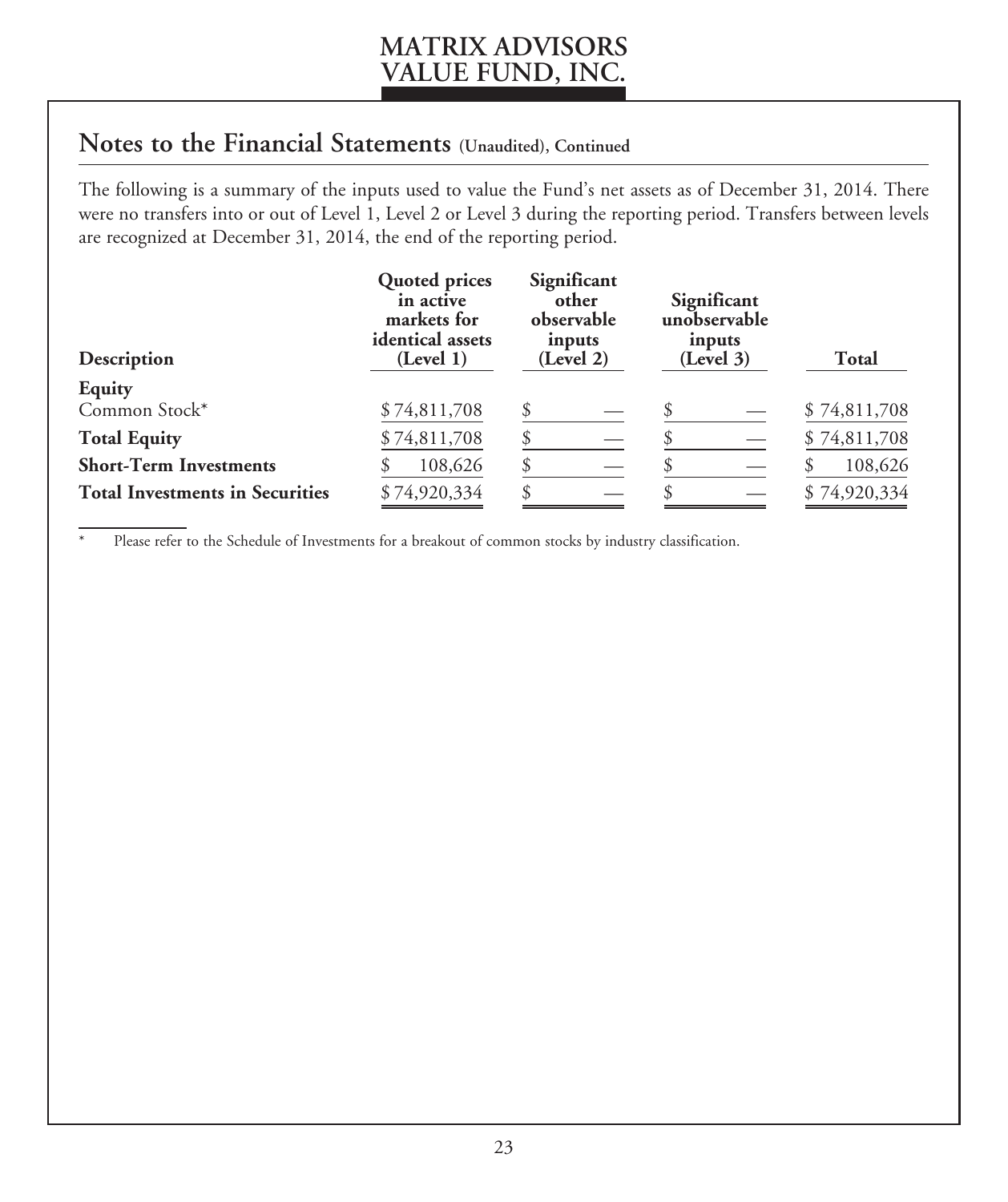### **Additional Information (Unaudited)**

#### **PROXY VOTING INFORMATION**

The Advisor votes proxies relating to portfolio securities in accordance with procedures that have been approved by the Board of Directors of the Fund. You may obtain a description of these procedures and how the Fund voted proxies relating to the portfolio securities during the most recent 12-month period ended June 30, free of charge, by calling toll-free 1-800-366-6223. This information is also available through the Securities and Exchange Commission's website at http://www.sec.gov.

#### **FORM N-Q DISCLOSURE**

The Fund files its complete schedule of portfolio holdings with the Securities and Exchange Commission for the first and third quarters of each fiscal year on Form N-Q. The Fund's Form N-Q is available on the Securities and Exchange Commission's website at http://www.sec.gov. The Fund's Form N-Q may be reviewed and copied at the Commission's Public Reference Room in Washington, DC, and information on the operation of the Public Reference Room may be obtained by calling 1-800-SEC-0330. This information is also available, without charge, by calling toll-free, 1-800-366-6223.

#### **BOARD CONSIDERATION OF THE CONTINUATION OF THE INVESTMENT ADVISORY AGREEMENT**

The Investment Advisory Agreement between the Fund and Matrix Asset Advisors, Inc. (the "Advisor") continues in effect from year to year, if such continuation is approved at least annually by the Fund's Board of Directors at a meeting called for that purpose, or by vote of the holders of a majority of the Fund's shares, and in either case, also by a vote of a majority of directors who are not "interested persons" of the Fund within the meaning of the Investment Company Act of 1940 (the "Independent Directors").

At a meeting held on August 27, 2014, the Board reviewed and discussed numerous documents that had been requested and provided prior to the meeting, including the Investment Advisory Agreement, a memorandum prepared by Fund counsel discussing in detail the Board's fiduciary obligations and the factors they should assess in considering the renewal of the Investment Advisory Agreement, information provided by the Advisor in response to a request for information made on behalf of the Independent Directors by Fund counsel, including a copy of its Form ADV, and comparative information about the Fund's performance, management fee and expense ratio, and other pertinent information. In addition, the Board received information periodically throughout the year that was relevant to the Investment Advisory Agreement renewal process, including performance, management fee and other expense information.

The Independent Directors met separately in executive session with counsel to consider the renewal of the Investment Advisory Agreement. Based on its evaluation of information provided by the Advisor, in conjunction with the Fund's other service providers, the Board, including a majority of the Independent Directors, approved the continuation of the Investment Advisory Agreement for an additional one-year period.

In considering the Investment Advisory Agreement and reaching its conclusions, the Board reviewed and analyzed various factors that it determined were relevant, including the factors noted below.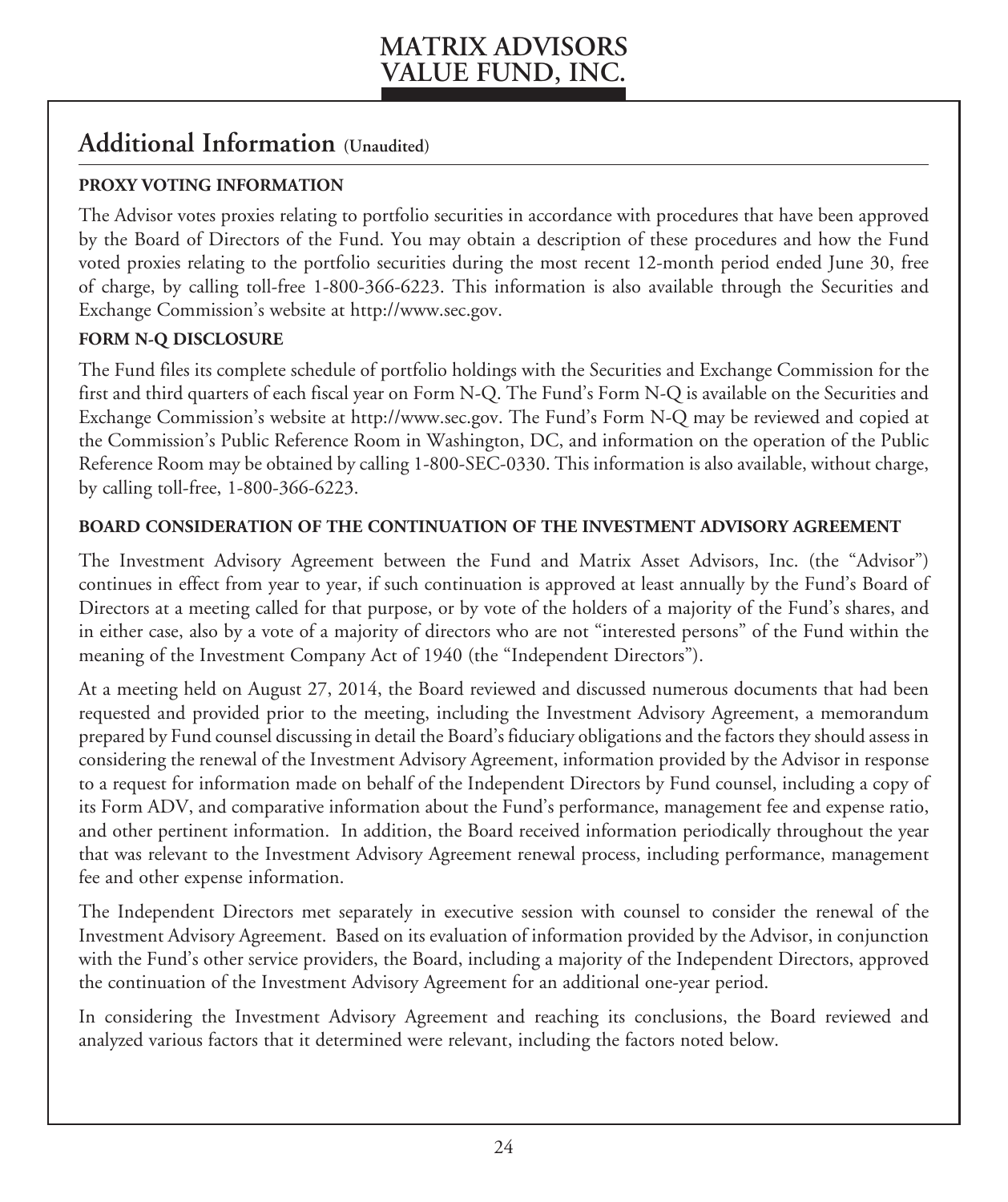### **Additional Information (Unaudited) Continued**

### *1) The nature, extent and quality of services provided by the Advisor to the Fund.*

The Directors reviewed the nature and extent of the services provided by the Advisor under the terms of the Fund's Investment Advisory Agreement and the quality of those services over the past year. The Directors noted that the services include managing the investment and reinvestment of the Fund's assets; the provision of reports to the Board regarding the Advisor's performance of its obligations under the Investment Advisory Agreement; and the compensation of officers and directors of the Fund who are affiliated persons of the Advisor. The Independent Directors evaluated these factors based on their direct experience with the Advisor and in consultation with Fund counsel. The Independent Directors also considered the Advisor's compliance program, including risk management, and the efforts of the Fund's chief compliance officer and the Advisor's continued retention of an outside compliance consultant. The Independent Directors concluded that the nature and extent of the services provided under the Investment Advisory Agreement were reasonable and appropriate in relation to the advisory fee and that the quality of services provided by the Advisor continues to be high. The Independent Directors reviewed the personnel responsible for providing advisory services to the Fund and concluded, based on their experience and interaction with the Advisor, that: (i) the Advisor was able to retain quality investment personnel; (ii) the Advisor exhibited a high level of diligence and attention to detail in carrying out its advisory responsibilities under the Investment Advisory Agreement; (iii) the Advisor was responsive to requests of the Directors; and (iv) the Advisor had kept the Independent Directors apprised of developments relating to the Fund and the industry in general. The Independent Directors also focused on the Advisor's reputation, long-standing relationship with the Fund, and overall culture of compliance.

#### *2) Investment performance of the Fund and the Advisor.*

The Board reviewed the investment performance of the Fund, both on an absolute basis and as compared to a peer group for the year-to-date, one-year, three-year, five-year and ten-year periods ended June 30, 2014. The peer group was selected using data from Morningstar, Inc. based on a range of criteria including Morningstar classification (large value fund classification), primary distribution channel, load structure (no-load funds without 12b-1 plans), and asset size. This peer group was compiled by the Fund's administrator. The Independent Directors observed that the Fund outperformed the peer group median for the year-to-date, one-year and three-year periods, but lagged for the five-year and ten-year periods. The Board considered the portfolio commentary provided at each quarterly Board meeting and the Advisor's analysis of the Fund's performance. The Board noted continued discussions with the Advisor throughout the year regarding the Fund's performance and the Advisor's commitment to review the strategies and investment selection process for the Fund. After considering all factors related to the performance of the Fund, the Board concluded that the performance obtained by the Advisor for the Fund was satisfactory under current market conditions.

#### *3) The cost of the advisory services and the profits to the Advisor from the relationship with the Fund.*

In connection with the Board's consideration of the level of the advisory fee, the Directors considered a number of factors. The Board considered the Fund's advisory fee of 0.75% of the Fund's average daily net assets and the Fund's contractual limitation on total operating expenses (excluding acquired fund fees and expenses, leverage interest, taxes, brokerage commissions and extraordinary expenses) of 0.99% of the Fund's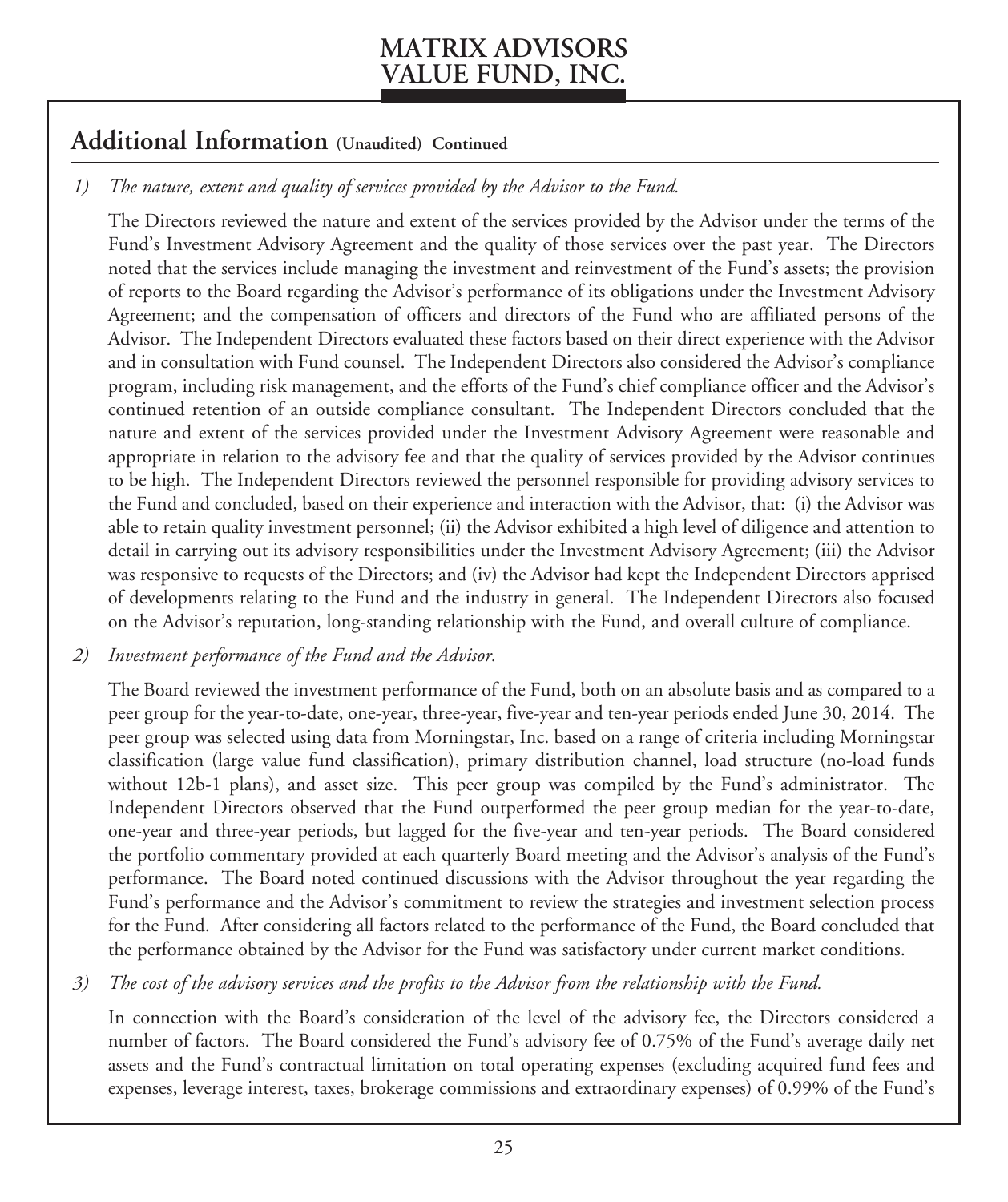### **Additional Information (Unaudited) Continued**

average daily net assets. The Directors compared the level of the advisory fee for the Fund against the advisory fees charged to: (i) funds in the peer group; (ii) another mutual fund that is sub-advised by the Advisor; and (iii) other separately-managed accounts of the Advisor with investment strategies similar to the Fund's investment strategy. The Directors also considered comparative total fund expenses of the Fund and the peer group. The Directors acknowledged that it was difficult to make precise comparisons with other funds since the exact nature of services provided under the peer group fund agreements is often not apparent. In assessing this information, the Board considered both the comparative contractual rates as well as the level of the advisory fees after waivers and/or reimbursements.

The Board noted that the advisory fee of 0.75% charged by the Advisor was reasonable and was at the median and below average among the peer group, and the Fund's total expense ratio (net of fee waivers) of 0.99% was below both the median and the average among the peer group. The Board also noted that the Advisor provided significant subsidies to the Fund by limiting the Fund's total expenses to 0.99%. The Board considered that through these subsidies, the Advisor had reimbursed the Fund significant amounts during the previous three fiscal years. The Board also noted that the Advisor bears the cost for the fees associated with the Fund's participation on various no-transaction fee platforms. The Board also reviewed the schedules of fees charged to other advisory clients. While the Board noted that the fees the Advisor charges for the mutual fund it sub-advises is lower than the Fund's advisory fee, the Board recognized that the level of services required and risks involved in managing registered investment companies such as the Fund are significantly different from those for funds where the Advisor serves only as a sub-adviser. The Board noted the additional services provided to the Fund including, but not limited to, the provision of Fund officers and the supervision of the Fund's other service providers such as U.S. Bancorp Fund Services, LLC. The Board noted that the average fee the Advisor charges for its large cap value separately managed equity accounts was slightly above the Fund's advisory fee, primarily due to the differential in account size and the individual client service needs associated with separately managed accounts.

The Independent Directors also considered the profitability to the Advisor arising out of its relationship with the Fund. In this regard, the Directors reviewed profitability data relating to the Advisor for the fiscal years ended June 30, 2013 and June 30, 2014. The Independent Directors concluded that the profitability of the Fund to the Advisor was not excessive. In light of all of these factors, the Board concluded that the level of the advisory fee was fair and reasonable.

*4) The extent to which economies of scale will be realized as the Fund grows and whether fee levels reflect those economies of scale.*

With respect to the Board's consideration of economies of scale, the Independent Directors considered that through fee waivers, the Advisor was in effect providing access to economies of scale to the Fund and its shareholders that it would not enjoy until the Fund reached significantly higher asset levels. The Directors determined to periodically reassess whether the advisory fee appropriately takes into account any such economies of scale.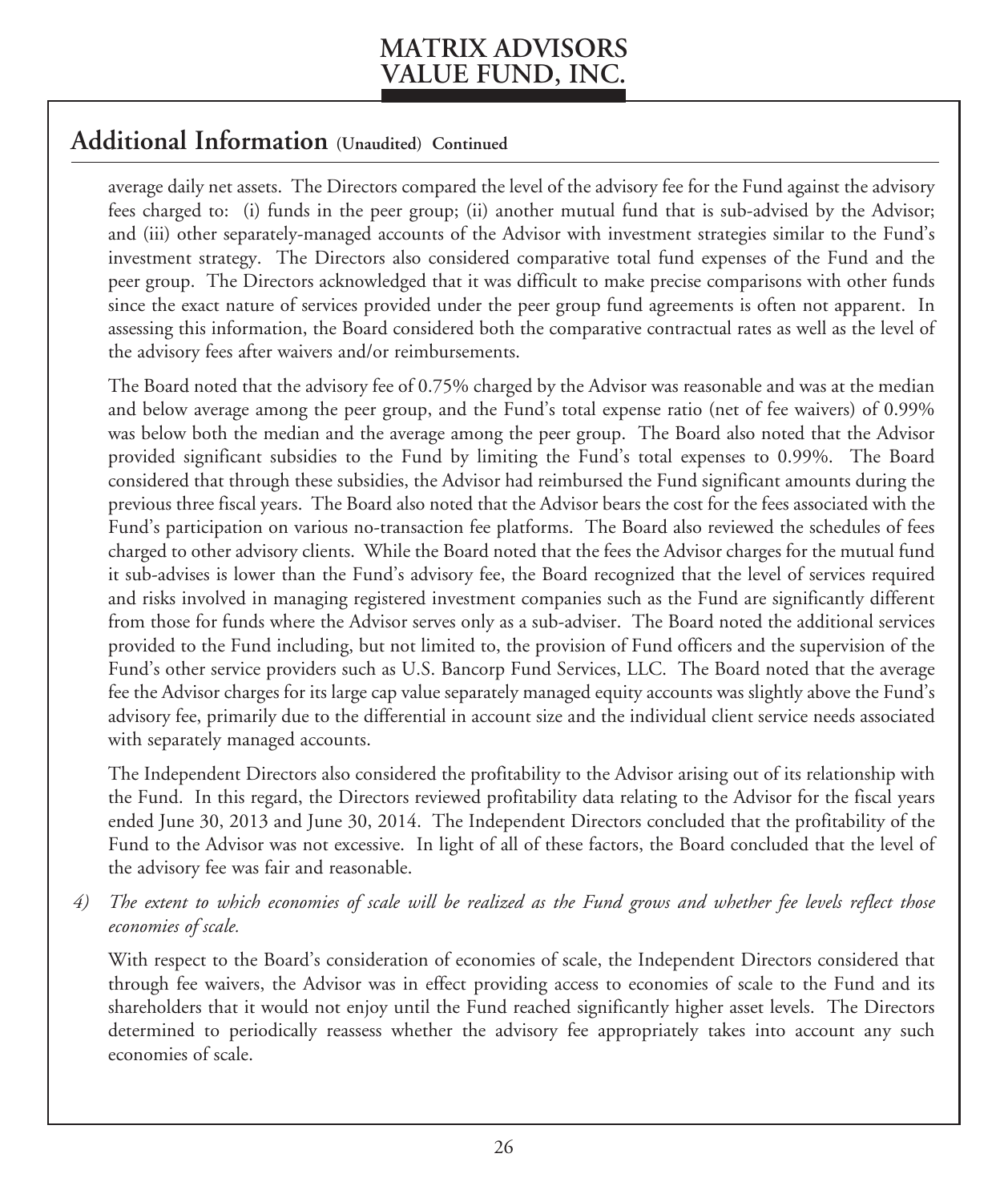### **Additional Information (Unaudited) Continued**

### *5) Benefits derived from the Advisor's relationship with the Fund and other factors.*

The Board considered the direct and indirect benefits that could be derived by the Advisor from its association with the Fund. The Board concluded that the benefits the Advisor may receive appear to be reasonable and in many cases may benefit the Fund. The Board also discussed the Advisor's practices regarding the selection and compensation of brokers that execute portfolio transactions for the Fund and the brokers' provision of brokerage and research services to the Advisor. The Independent Directors further discussed that although the Advisor, from time to time, and in accordance with its policy to seek best execution for its client trades, may utilize a particular broker in recognition of research or brokerage services provided to the Advisor, the Fund and the Advisor have not entered into any "third party" soft dollar arrangements with brokers whereby the Fund's brokerage is directed to such brokers in return for research or brokerage services.

Based on a consideration of all of these factors in their totality, the Board, including all of the Independent Directors present at the meeting, determined that the Fund's advisory fee was fair and reasonable with respect to the quality of services that the Advisor provides and in light of the other factors described above that the Board deemed relevant and, therefore, renewal of the Investment Advisory Agreement was in the best interests of the Fund. The Board and the Independent Directors based their decision on evaluations of all these factors as a whole and did not consider any one factor as all-important or controlling.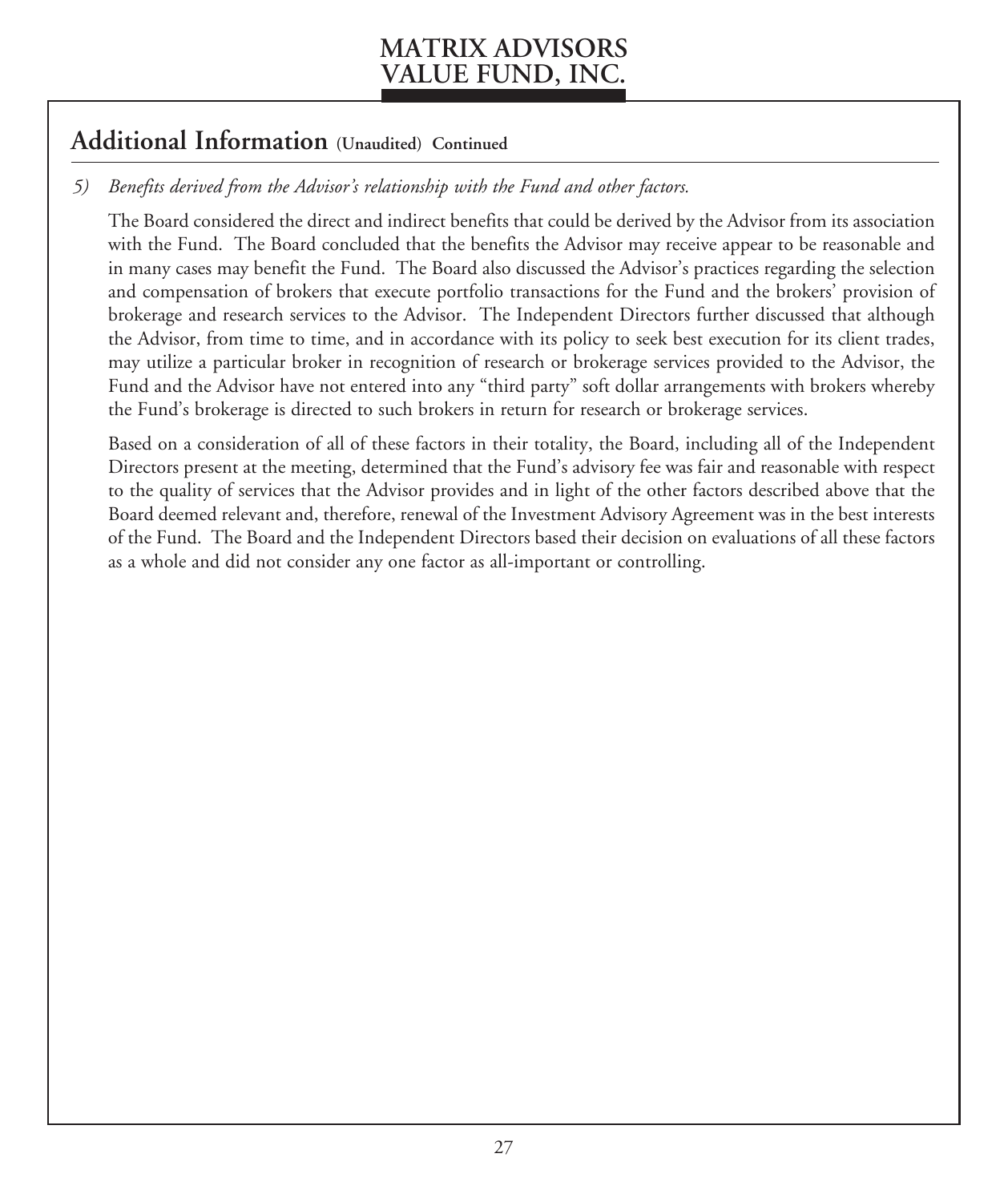# **PRIVACY NOTICE**

The Fund collects non-public information about you from the following sources:

- Information we receive about you on applications or other forms;
- Information you give us orally; and
- Information about your transactions with us or others.

We do not disclose any non-public personal information about our shareholders or former shareholders without the shareholder's authorization, except as required or permitted by law or in response to inquiries from governmental authorities. We restrict access to your personal and account information to those employees who need to know that information to provide products and services to you. We may disclose that information to unaffiliated third parties (such as to brokers or custodians) only as permitted by law and only as needed for us to provide agreed services to you. We maintain physical, electronic and procedural safeguards to guard your nonpublic personal information.

If you hold shares of the Fund through a financial intermediary, including, but not limited to, a broker-dealer, bank, or trust company, the privacy policy of your financial intermediary would govern how your nonpublic personal information would be shared by those entities with nonaffiliated third parties.